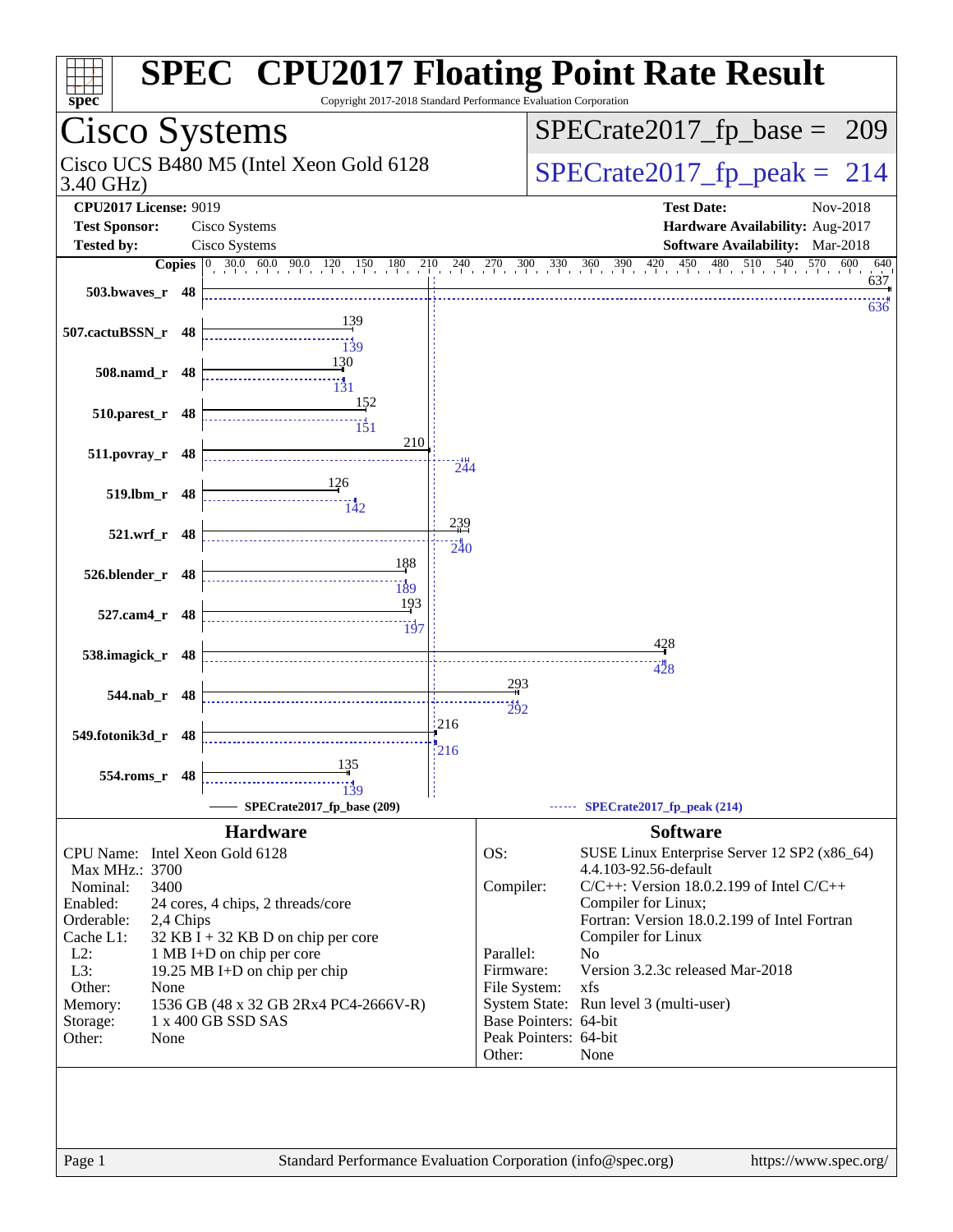

Copyright 2017-2018 Standard Performance Evaluation Corporation

### Cisco Systems

Cisco UCS B480 M5 (Intel Xeon Gold 6128  $SPECrate2017$  [p\_peak = 214

[SPECrate2017\\_fp\\_base =](http://www.spec.org/auto/cpu2017/Docs/result-fields.html#SPECrate2017fpbase) 209

3.40 GHz)

**[CPU2017 License:](http://www.spec.org/auto/cpu2017/Docs/result-fields.html#CPU2017License)** 9019 **[Test Date:](http://www.spec.org/auto/cpu2017/Docs/result-fields.html#TestDate)** Nov-2018 **[Test Sponsor:](http://www.spec.org/auto/cpu2017/Docs/result-fields.html#TestSponsor)** Cisco Systems **[Hardware Availability:](http://www.spec.org/auto/cpu2017/Docs/result-fields.html#HardwareAvailability)** Aug-2017 **[Tested by:](http://www.spec.org/auto/cpu2017/Docs/result-fields.html#Testedby)** Cisco Systems **[Software Availability:](http://www.spec.org/auto/cpu2017/Docs/result-fields.html#SoftwareAvailability)** Mar-2018

#### **[Results Table](http://www.spec.org/auto/cpu2017/Docs/result-fields.html#ResultsTable)**

|                  | <b>Base</b>                      |                |       |                | <b>Peak</b> |                |       |               |                |              |                |              |                |              |
|------------------|----------------------------------|----------------|-------|----------------|-------------|----------------|-------|---------------|----------------|--------------|----------------|--------------|----------------|--------------|
| <b>Benchmark</b> | <b>Copies</b>                    | <b>Seconds</b> | Ratio | <b>Seconds</b> | Ratio       | <b>Seconds</b> | Ratio | <b>Copies</b> | <b>Seconds</b> | <b>Ratio</b> | <b>Seconds</b> | <b>Ratio</b> | <b>Seconds</b> | <b>Ratio</b> |
| 503.bwaves_r     | 48                               | 755            | 638   | 756            | 637         | 757            | 636   | 48            | 756            | 637          | 758            | 635          | 756            | 636          |
| 507.cactuBSSN r  | 48                               | 437            | 139   | 437            | 139         | 437            | 139   | 48            | 437            | 139          | 437            | 139          | 438            | 139          |
| $508$ .namd $r$  | 48                               | 348            | 131   | 352            | 130         | 351            | 130   | 48            | 348            | 131          | 347            | 131          | 350            | 130          |
| 510.parest_r     | 48                               | 828            | 152   | 828            | 152         | 830            | 151   | 48            | 829            | 152          | 829            | 151          | 830            | 151          |
| 511.povray_r     | 48                               | 532            | 211   | 532            | 210         | 534            | 210   | 48            | 460            | 244          | 455            | 246          | 466            | 241          |
| 519.1bm_r        | 48                               | 402            | 126   | 402            | 126         | 403            | 126   | 48            | 359            | 141          | 357            | 142          | 357            | 142          |
| $521$ .wrf r     | 48                               | 454            | 237   | 450            | 239         | 436            | 247   | 48            | 447            | 240          | 448            | 240          | 450            | 239          |
| 526.blender r    | 48                               | 388            | 188   | 388            | 188         | 389            | 188   | 48            | 389            | 188          | 387            | 189          | 388            | 189          |
| $527$ .cam $4r$  | 48                               | 436            | 193   | 434            | 193         | 434            | 193   | 48            | 426            | 197          | 426            | 197          | 426            | 197          |
| 538.imagick_r    | 48                               | 279            | 428   | 278            | 429         | 279            | 428   | 48            | 280            | 427          | 279            | 428          | 278            | 429          |
| $544$ .nab r     | 48                               | 276            | 293   | 279            | 290         | 276            | 293   | 48            | 276            | 292          | 281            | 288          | 276            | 292          |
| 549.fotonik3d r  | 48                               | 863            | 217   | 869            | 215         | 866            | 216   | 48            | 868            | 215          | 864            | 217          | 865            | 216          |
| $554$ .roms $r$  | 48                               | 565            | 135   | 570            | 134         | 562            | 136   | 48            | 548            | 139          | 549            | 139          | 547            | 140          |
|                  | $SPECrate2017_fp\_base =$<br>209 |                |       |                |             |                |       |               |                |              |                |              |                |              |

**[SPECrate2017\\_fp\\_peak =](http://www.spec.org/auto/cpu2017/Docs/result-fields.html#SPECrate2017fppeak) 214**

Results appear in the [order in which they were run](http://www.spec.org/auto/cpu2017/Docs/result-fields.html#RunOrder). Bold underlined text [indicates a median measurement](http://www.spec.org/auto/cpu2017/Docs/result-fields.html#Median).

#### **[Submit Notes](http://www.spec.org/auto/cpu2017/Docs/result-fields.html#SubmitNotes)**

 The numactl mechanism was used to bind copies to processors. The config file option 'submit' was used to generate numactl commands to bind each copy to a specific processor. For details, please see the config file.

#### **[Operating System Notes](http://www.spec.org/auto/cpu2017/Docs/result-fields.html#OperatingSystemNotes)**

Stack size set to unlimited using "ulimit -s unlimited"

#### **[General Notes](http://www.spec.org/auto/cpu2017/Docs/result-fields.html#GeneralNotes)**

Environment variables set by runcpu before the start of the run: LD LIBRARY PATH = "/opt/cpu2017/lib/ia32:/opt/cpu2017/lib/intel64"

 Binaries compiled on a system with 1x Intel Core i7-6700K CPU + 32GB RAM memory using Redhat Enterprise Linux 7.5 Transparent Huge Pages enabled by default Prior to runcpu invocation Filesystem page cache synced and cleared with: sync; echo 3> /proc/sys/vm/drop\_caches runcpu command invoked through numactl i.e.: numactl --interleave=all runcpu <etc> Yes: The test sponsor attests, as of date of publication, that CVE-2017-5754 (Meltdown)

**(Continued on next page)**

| Page 2 | Standard Performance Evaluation Corporation (info@spec.org) | https://www.spec.org/ |
|--------|-------------------------------------------------------------|-----------------------|
|--------|-------------------------------------------------------------|-----------------------|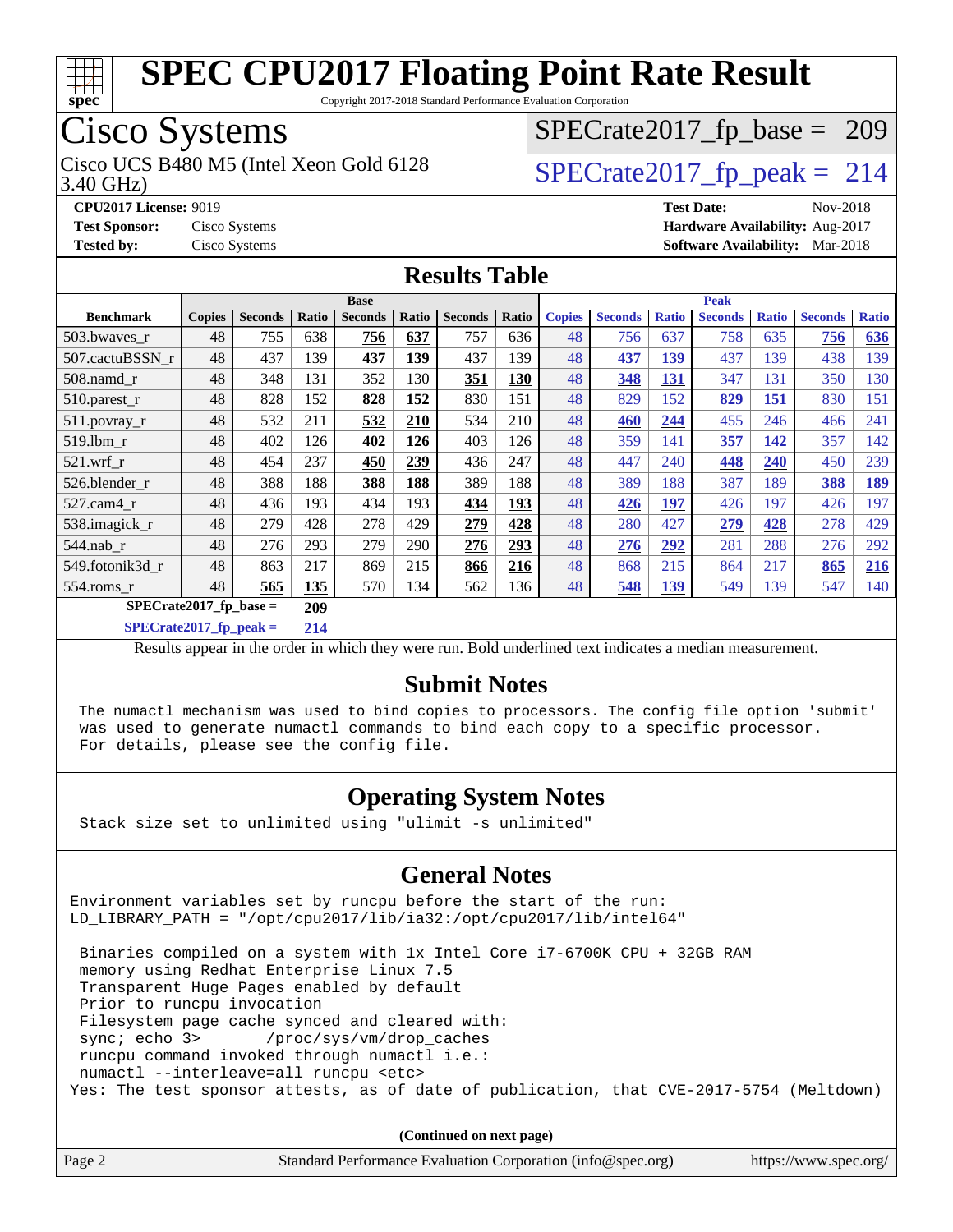

Copyright 2017-2018 Standard Performance Evaluation Corporation

### Cisco Systems

Cisco UCS B480 M5 (Intel Xeon Gold 6128<br>3.40 GHz)

 $SPECTate 2017_fp\_peak = 214$ [SPECrate2017\\_fp\\_base =](http://www.spec.org/auto/cpu2017/Docs/result-fields.html#SPECrate2017fpbase) 209

**[Tested by:](http://www.spec.org/auto/cpu2017/Docs/result-fields.html#Testedby)** Cisco Systems **[Software Availability:](http://www.spec.org/auto/cpu2017/Docs/result-fields.html#SoftwareAvailability)** Mar-2018

**[CPU2017 License:](http://www.spec.org/auto/cpu2017/Docs/result-fields.html#CPU2017License)** 9019 **[Test Date:](http://www.spec.org/auto/cpu2017/Docs/result-fields.html#TestDate)** Nov-2018 **[Test Sponsor:](http://www.spec.org/auto/cpu2017/Docs/result-fields.html#TestSponsor)** Cisco Systems **[Hardware Availability:](http://www.spec.org/auto/cpu2017/Docs/result-fields.html#HardwareAvailability)** Aug-2017

#### **[General Notes \(Continued\)](http://www.spec.org/auto/cpu2017/Docs/result-fields.html#GeneralNotes)**

is mitigated in the system as tested and documented. Yes: The test sponsor attests, as of date of publication, that CVE-2017-5753 (Spectre variant 1) is mitigated in the system as tested and documented. Yes: The test sponsor attests, as of date of publication, that CVE-2017-5715 (Spectre variant 2) is mitigated in the system as tested and documented.

#### **[Platform Notes](http://www.spec.org/auto/cpu2017/Docs/result-fields.html#PlatformNotes)**

Page 3 Standard Performance Evaluation Corporation [\(info@spec.org\)](mailto:info@spec.org) <https://www.spec.org/> BIOS Settings: Intel HyperThreading Technology set to Enabled CPU performance set to Enterprise Power Performance Tuning set to OS Controls SNC set to Enabled IMC Interleaving set to 1-way Interleave Patrol Scrub set to Disabled Sysinfo program /opt/cpu2017/bin/sysinfo Rev: r5797 of 2017-06-14 96c45e4568ad54c135fd618bcc091c0f running on linux-vb5q Fri Jan 1 11:47:56 2010 SUT (System Under Test) info as seen by some common utilities. For more information on this section, see <https://www.spec.org/cpu2017/Docs/config.html#sysinfo> From /proc/cpuinfo model name : Intel(R) Xeon(R) Gold 6128 CPU @ 3.40GHz 4 "physical id"s (chips) 48 "processors" cores, siblings (Caution: counting these is hw and system dependent. The following excerpts from /proc/cpuinfo might not be reliable. Use with caution.) cpu cores : 6 siblings : 12 physical 0: cores 0 6 9 10 11 13 physical 1: cores 0 6 9 10 11 13 physical 2: cores 0 6 9 10 11 13 physical 3: cores 0 3 4 9 12 14 From lscpu: Architecture: x86\_64<br>
CPU op-mode(s): 32-bit, 64-bit CPU op-mode(s):<br>Byte Order: Little Endian  $CPU(s):$  48 On-line CPU(s) list: 0-47 Thread(s) per core: 2 Core(s) per socket: 6 Socket(s): 4 **(Continued on next page)**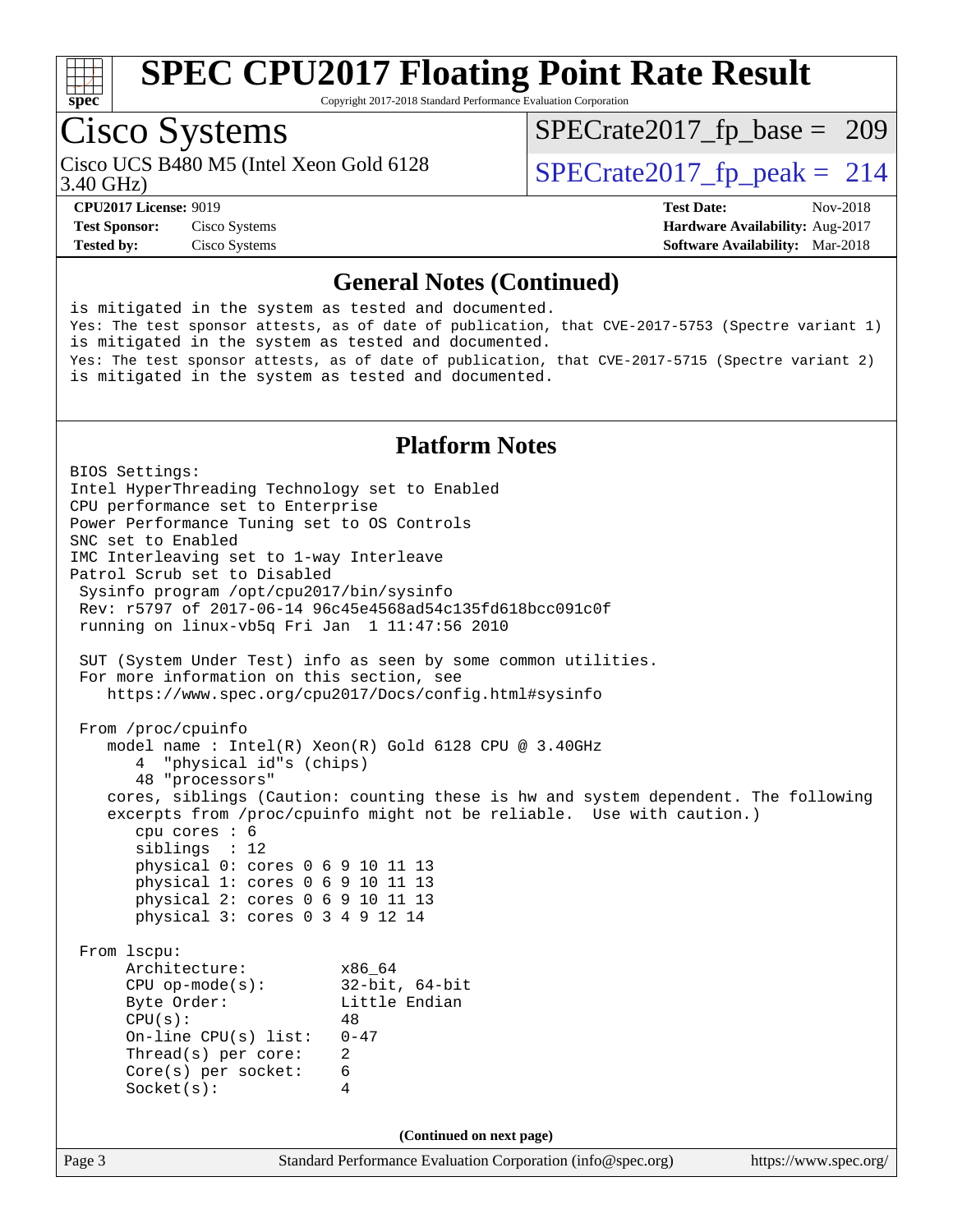

Copyright 2017-2018 Standard Performance Evaluation Corporation

# Cisco Systems

3.40 GHz) Cisco UCS B480 M5 (Intel Xeon Gold 6128  $SPECrate2017$  [p\_peak = 214

[SPECrate2017\\_fp\\_base =](http://www.spec.org/auto/cpu2017/Docs/result-fields.html#SPECrate2017fpbase) 209

**[CPU2017 License:](http://www.spec.org/auto/cpu2017/Docs/result-fields.html#CPU2017License)** 9019 **[Test Date:](http://www.spec.org/auto/cpu2017/Docs/result-fields.html#TestDate)** Nov-2018

**[Test Sponsor:](http://www.spec.org/auto/cpu2017/Docs/result-fields.html#TestSponsor)** Cisco Systems **[Hardware Availability:](http://www.spec.org/auto/cpu2017/Docs/result-fields.html#HardwareAvailability)** Aug-2017 **[Tested by:](http://www.spec.org/auto/cpu2017/Docs/result-fields.html#Testedby)** Cisco Systems **[Software Availability:](http://www.spec.org/auto/cpu2017/Docs/result-fields.html#SoftwareAvailability)** Mar-2018

#### **[Platform Notes \(Continued\)](http://www.spec.org/auto/cpu2017/Docs/result-fields.html#PlatformNotes)**

| NUMA $node(s)$ :            | 8                                                                                    |
|-----------------------------|--------------------------------------------------------------------------------------|
| Vendor ID:                  | GenuineIntel                                                                         |
| CPU family:                 | 6                                                                                    |
| Model:                      | 85                                                                                   |
| Model name:                 | $Intel(R) Xeon(R) Gold 6128 CPU @ 3.40GHz$                                           |
| Stepping:                   | 4                                                                                    |
| CPU MHz:                    | 2585.285                                                                             |
| $CPU$ max $MHz$ :           | 3700.0000                                                                            |
| CPU min MHz:                | 1200.0000                                                                            |
| BogoMIPS:                   | 6799.99                                                                              |
| Virtualization:             | $VT - x$                                                                             |
| Lld cache:                  | 32K                                                                                  |
| Lli cache:                  | 32K                                                                                  |
| $L2$ cache:                 | 1024K                                                                                |
| L3 cache:                   | 19712K                                                                               |
| NUMA node0 CPU(s):          | 0, 2, 3, 24, 26, 27                                                                  |
| NUMA nodel $CPU(s):$        | 1, 4, 5, 25, 28, 29                                                                  |
| NUMA node2 CPU(s):          | 6, 8, 9, 30, 32, 33                                                                  |
| NUMA node3 CPU(s):          | 7, 10, 11, 31, 34, 35                                                                |
| NUMA $node4$ CPU $(s)$ :    | 12, 14, 15, 36, 38, 39                                                               |
| NUMA node5 $CPU(s):$        | 13, 16, 17, 37, 40, 41                                                               |
| NUMA node6 $CPU(s):$        | 18, 19, 21, 42, 43, 45                                                               |
| NUMA $node7$ CPU $(s)$ :    | 20, 22, 23, 44, 46, 47                                                               |
| Flags:                      | fpu vme de pse tsc msr pae mce cx8 apic sep mtrr pge mca cmov                        |
|                             | pat pse36 clflush dts acpi mmx fxsr sse sse2 ss ht tm pbe syscall nx pdpelgb rdtscp  |
|                             | lm constant_tsc art arch_perfmon pebs bts rep_good nopl xtopology nonstop_tsc        |
|                             | aperfmperf eagerfpu pni pclmulqdq dtes64 monitor ds_cpl vmx smx est tm2 ssse3 sdbg   |
|                             | fma cx16 xtpr pdcm pcid dca sse4_1 sse4_2 x2apic movbe popcnt tsc_deadline_timer aes |
|                             | xsave avx f16c rdrand lahf_lm abm 3dnowprefetch ida arat epb invpcid_single pln pts  |
|                             | dtherm hwp hwp_act_window hwp_epp hwp_pkg_req intel_pt spec_ctrl kaiser tpr_shadow   |
|                             | vnmi flexpriority ept vpid fsgsbase tsc_adjust bmil hle avx2 smep bmi2 erms invpcid  |
|                             | rtm cqm mpx avx512f avx512dq rdseed adx smap clflushopt clwb avx512cd avx512bw       |
|                             | avx512vl xsaveopt xsavec xgetbv1 cqm_llc cqm_occup_llc                               |
|                             |                                                                                      |
| /proc/cpuinfo cache data    |                                                                                      |
| cache size : $19712$ KB     |                                                                                      |
|                             |                                                                                      |
|                             | From numactl --hardware WARNING: a numactl 'node' might or might not correspond to a |
| physical chip.              |                                                                                      |
| $available: 8 nodes (0-7)$  |                                                                                      |
| node 0 cpus: 0 2 3 24 26 27 |                                                                                      |
| node 0 size: 191934 MB      |                                                                                      |
| node 0 free: 191757 MB      |                                                                                      |

 node 1 size: 193528 MB node 1 free: 193378 MB node 2 cpus: 6 8 9 30 32 33

node 1 cpus: 1 4 5 25 28 29

**(Continued on next page)**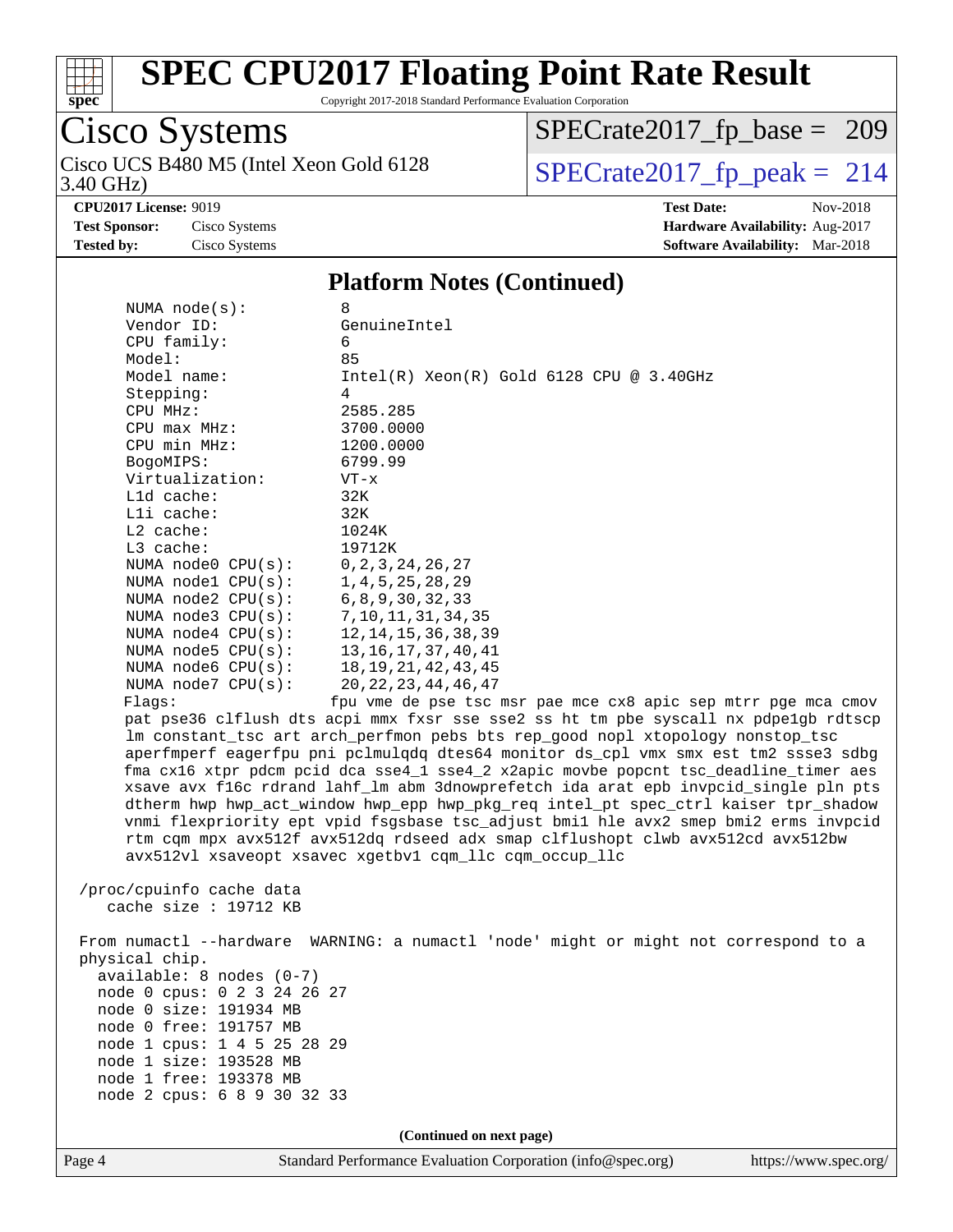

Copyright 2017-2018 Standard Performance Evaluation Corporation

### Cisco Systems

3.40 GHz) Cisco UCS B480 M5 (Intel Xeon Gold 6128  $\vert$  [SPECrate2017\\_fp\\_peak =](http://www.spec.org/auto/cpu2017/Docs/result-fields.html#SPECrate2017fppeak) 214

[SPECrate2017\\_fp\\_base =](http://www.spec.org/auto/cpu2017/Docs/result-fields.html#SPECrate2017fpbase) 209

**[CPU2017 License:](http://www.spec.org/auto/cpu2017/Docs/result-fields.html#CPU2017License)** 9019 **[Test Date:](http://www.spec.org/auto/cpu2017/Docs/result-fields.html#TestDate)** Nov-2018 **[Test Sponsor:](http://www.spec.org/auto/cpu2017/Docs/result-fields.html#TestSponsor)** Cisco Systems **[Hardware Availability:](http://www.spec.org/auto/cpu2017/Docs/result-fields.html#HardwareAvailability)** Aug-2017 **[Tested by:](http://www.spec.org/auto/cpu2017/Docs/result-fields.html#Testedby)** Cisco Systems **[Software Availability:](http://www.spec.org/auto/cpu2017/Docs/result-fields.html#SoftwareAvailability)** Mar-2018

#### **[Platform Notes \(Continued\)](http://www.spec.org/auto/cpu2017/Docs/result-fields.html#PlatformNotes)**

Page 5 Standard Performance Evaluation Corporation [\(info@spec.org\)](mailto:info@spec.org) <https://www.spec.org/> node 2 size: 193528 MB node 2 free: 193383 MB node 3 cpus: 7 10 11 31 34 35 node 3 size: 193528 MB node 3 free: 193393 MB node 4 cpus: 12 14 15 36 38 39 node 4 size: 193528 MB node 4 free: 193374 MB node 5 cpus: 13 16 17 37 40 41 node 5 size: 193528 MB node 5 free: 193385 MB node 6 cpus: 18 19 21 42 43 45 node 6 size: 193528 MB node 6 free: 193385 MB node 7 cpus: 20 22 23 44 46 47 node 7 size: 193525 MB node 7 free: 193386 MB node distances: node 0 1 2 3 4 5 6 7 0: 10 11 21 21 21 21 21 21 1: 11 10 21 21 21 21 21 21 2: 21 21 10 11 21 21 21 21 3: 21 21 11 10 21 21 21 21 4: 21 21 21 21 10 11 21 21 5: 21 21 21 21 11 10 21 21 6: 21 21 21 21 21 21 10 11 7: 21 21 21 21 21 21 11 10 From /proc/meminfo MemTotal: 1583750280 kB HugePages\_Total: 0 Hugepagesize: 2048 kB From /etc/\*release\* /etc/\*version\* SuSE-release: SUSE Linux Enterprise Server 12 (x86\_64) VERSION = 12 PATCHLEVEL = 2 # This file is deprecated and will be removed in a future service pack or release. # Please check /etc/os-release for details about this release. os-release: NAME="SLES" VERSION="12-SP2" VERSION\_ID="12.2" PRETTY\_NAME="SUSE Linux Enterprise Server 12 SP2" ID="sles" ANSI\_COLOR="0;32" **(Continued on next page)**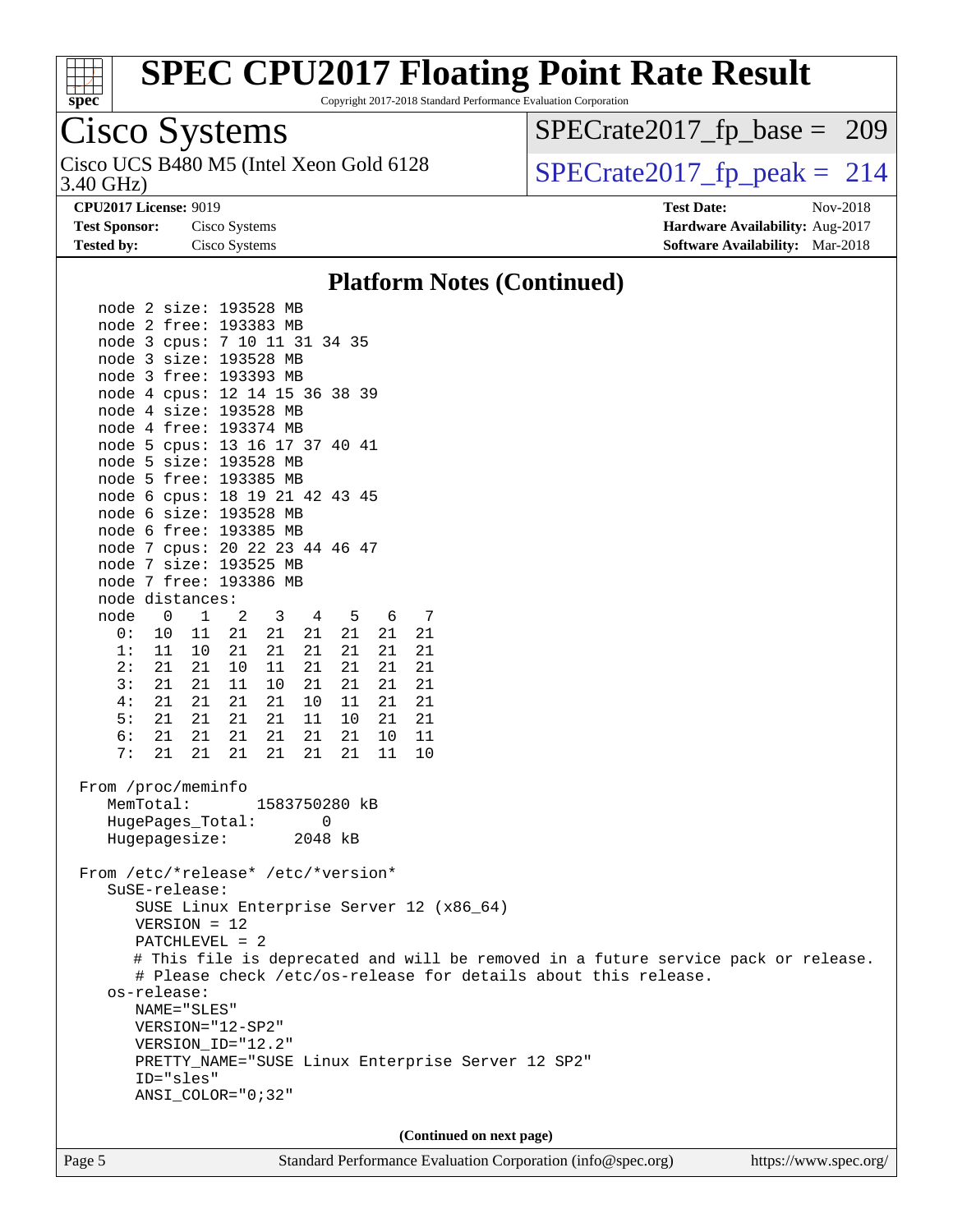

Copyright 2017-2018 Standard Performance Evaluation Corporation

### Cisco Systems

3.40 GHz) Cisco UCS B480 M5 (Intel Xeon Gold 6128  $\vert$  [SPECrate2017\\_fp\\_peak =](http://www.spec.org/auto/cpu2017/Docs/result-fields.html#SPECrate2017fppeak) 214

[SPECrate2017\\_fp\\_base =](http://www.spec.org/auto/cpu2017/Docs/result-fields.html#SPECrate2017fpbase) 209

**[Test Sponsor:](http://www.spec.org/auto/cpu2017/Docs/result-fields.html#TestSponsor)** Cisco Systems **[Hardware Availability:](http://www.spec.org/auto/cpu2017/Docs/result-fields.html#HardwareAvailability)** Aug-2017

**[CPU2017 License:](http://www.spec.org/auto/cpu2017/Docs/result-fields.html#CPU2017License)** 9019 **[Test Date:](http://www.spec.org/auto/cpu2017/Docs/result-fields.html#TestDate)** Nov-2018 **[Tested by:](http://www.spec.org/auto/cpu2017/Docs/result-fields.html#Testedby)** Cisco Systems **[Software Availability:](http://www.spec.org/auto/cpu2017/Docs/result-fields.html#SoftwareAvailability)** Mar-2018

#### **[Platform Notes \(Continued\)](http://www.spec.org/auto/cpu2017/Docs/result-fields.html#PlatformNotes)**

CPE\_NAME="cpe:/o:suse:sles:12:sp2"

uname -a:

 Linux linux-vb5q 4.4.103-92.56-default #1 SMP Wed Dec 27 16:24:31 UTC 2017 (2fd2155) x86\_64 x86\_64 x86\_64 GNU/Linux

run-level 3 Jan 1 11:46

 SPEC is set to: /opt/cpu2017 Filesystem Type Size Used Avail Use% Mounted on /dev/sda1 xfs 280G 77G 203G 28% /

 Additional information from dmidecode follows. WARNING: Use caution when you interpret this section. The 'dmidecode' program reads system data which is "intended to allow hardware to be accurately determined", but the intent may not be met, as there are frequent changes to hardware, firmware, and the "DMTF SMBIOS" standard. BIOS Cisco Systems, Inc. B480M5.3.2.3c.0.0307181316 03/07/2018 Memory: 48x 0xCE00 M393A4K40BB2-CTD 32 GB 2 rank 2666

(End of data from sysinfo program)

#### **[Compiler Version Notes](http://www.spec.org/auto/cpu2017/Docs/result-fields.html#CompilerVersionNotes)**

| Page 6                    | Standard Performance Evaluation Corporation (info@spec.org)                                   | https://www.spec.org/ |  |  |
|---------------------------|-----------------------------------------------------------------------------------------------|-----------------------|--|--|
| (Continued on next page)  |                                                                                               |                       |  |  |
|                           |                                                                                               |                       |  |  |
|                           | icpc (ICC) 18.0.2 20180210<br>Copyright (C) 1985-2018 Intel Corporation. All rights reserved. |                       |  |  |
|                           | CXXC 508.namd_r(base) 510.parest_r(base, peak)                                                |                       |  |  |
|                           |                                                                                               |                       |  |  |
|                           | icc (ICC) 18.0.2 20180210<br>Copyright (C) 1985-2018 Intel Corporation. All rights reserved.  |                       |  |  |
| $519.1$ bm_r(peak)<br>CC. |                                                                                               |                       |  |  |
|                           | Copyright (C) 1985-2018 Intel Corporation. All rights reserved.                               |                       |  |  |
|                           | icc (ICC) 18.0.2 20180210                                                                     |                       |  |  |
| CC.                       | 519.1bm_r(base) 538.imagick_r(base, peak) 544.nab_r(base, peak)                               |                       |  |  |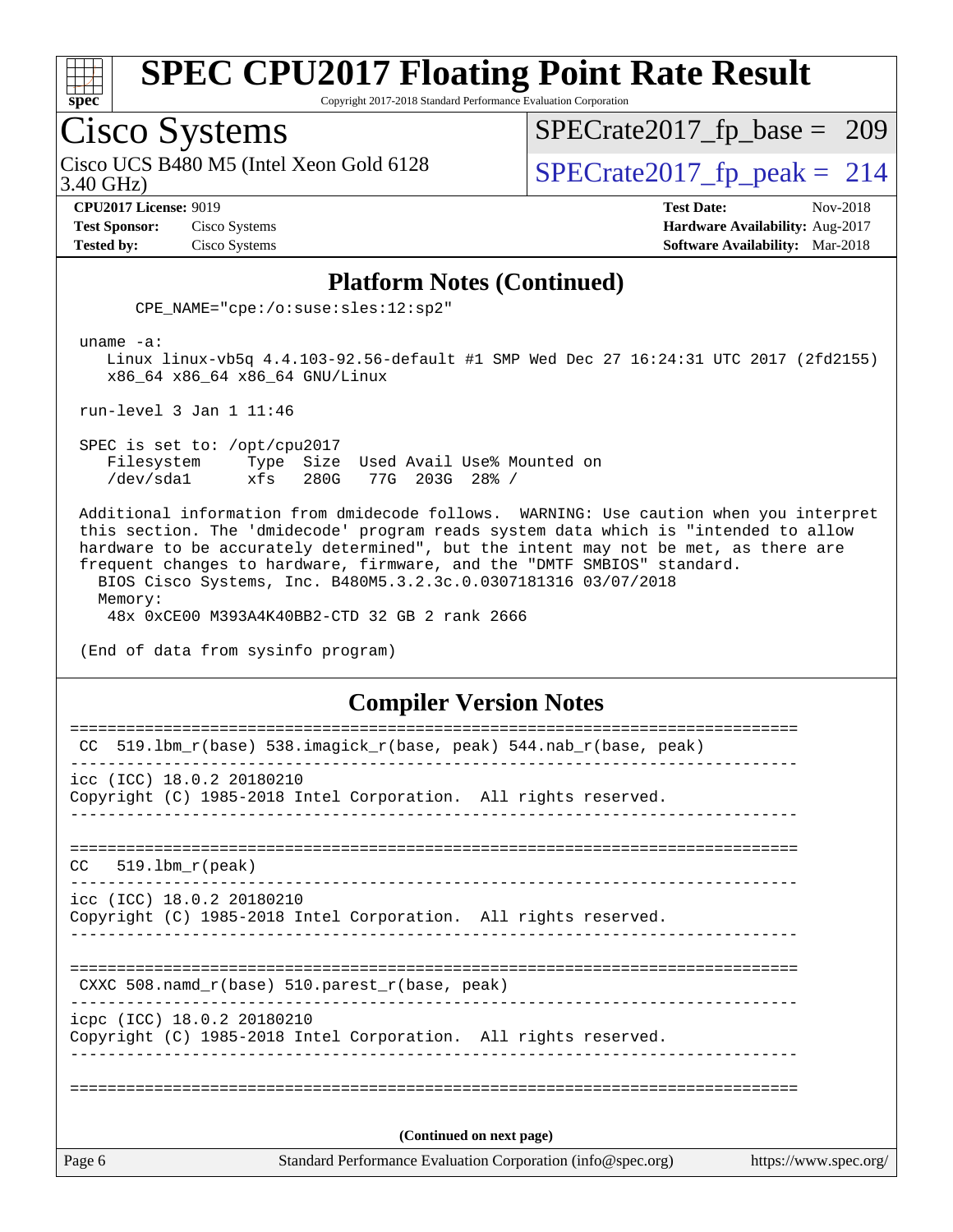

Copyright 2017-2018 Standard Performance Evaluation Corporation

# Cisco Systems

3.40 GHz) Cisco UCS B480 M5 (Intel Xeon Gold 6128  $SPECrate2017$  [p\_peak = 214

[SPECrate2017\\_fp\\_base =](http://www.spec.org/auto/cpu2017/Docs/result-fields.html#SPECrate2017fpbase) 209

**[CPU2017 License:](http://www.spec.org/auto/cpu2017/Docs/result-fields.html#CPU2017License)** 9019 **[Test Date:](http://www.spec.org/auto/cpu2017/Docs/result-fields.html#TestDate)** Nov-2018 **[Test Sponsor:](http://www.spec.org/auto/cpu2017/Docs/result-fields.html#TestSponsor)** Cisco Systems **[Hardware Availability:](http://www.spec.org/auto/cpu2017/Docs/result-fields.html#HardwareAvailability)** Aug-2017 **[Tested by:](http://www.spec.org/auto/cpu2017/Docs/result-fields.html#Testedby)** Cisco Systems **[Software Availability:](http://www.spec.org/auto/cpu2017/Docs/result-fields.html#SoftwareAvailability)** Mar-2018

#### **[Compiler Version Notes \(Continued\)](http://www.spec.org/auto/cpu2017/Docs/result-fields.html#CompilerVersionNotes)**

| CXXC 508.namd_r(peak)                                                                                                      |                                                             |                       |
|----------------------------------------------------------------------------------------------------------------------------|-------------------------------------------------------------|-----------------------|
| icpc (ICC) 18.0.2 20180210<br>Copyright (C) 1985-2018 Intel Corporation. All rights reserved.                              |                                                             |                       |
| 511.povray_r(base) 526.blender_r(base, peak)<br>CC.                                                                        |                                                             |                       |
|                                                                                                                            |                                                             |                       |
| icpc (ICC) 18.0.2 20180210<br>Copyright (C) 1985-2018 Intel Corporation. All rights reserved.<br>icc (ICC) 18.0.2 20180210 |                                                             |                       |
| Copyright (C) 1985-2018 Intel Corporation. All rights reserved.                                                            |                                                             |                       |
| CC<br>$511. povray_r (peak)$                                                                                               |                                                             |                       |
| icpc (ICC) 18.0.2 20180210                                                                                                 |                                                             |                       |
| Copyright (C) 1985-2018 Intel Corporation. All rights reserved.<br>icc (ICC) 18.0.2 20180210                               |                                                             |                       |
| Copyright (C) 1985-2018 Intel Corporation. All rights reserved.                                                            |                                                             |                       |
| FC 507.cactuBSSN_r(base, peak)                                                                                             |                                                             |                       |
| icpc (ICC) 18.0.2 20180210<br>Copyright (C) 1985-2018 Intel Corporation. All rights reserved.<br>icc (ICC) 18.0.2 20180210 |                                                             |                       |
| Copyright (C) 1985-2018 Intel Corporation. All rights reserved.                                                            |                                                             |                       |
| ifort (IFORT) 18.0.2 20180210<br>Copyright (C) 1985-2018 Intel Corporation. All rights reserved.                           |                                                             |                       |
|                                                                                                                            |                                                             |                       |
| FC 503.bwaves_r(base, peak) 549.fotonik3d_r(base, peak) 554.roms_r(base)                                                   |                                                             |                       |
| ifort (IFORT) 18.0.2 20180210<br>Copyright (C) 1985-2018 Intel Corporation. All rights reserved.                           |                                                             |                       |
| $554.rows_r (peak)$<br>FC.                                                                                                 |                                                             |                       |
| ifort (IFORT) 18.0.2 20180210<br>Copyright (C) 1985-2018 Intel Corporation. All rights reserved.                           |                                                             |                       |
|                                                                                                                            | (Continued on next page)                                    |                       |
| Page 7                                                                                                                     | Standard Performance Evaluation Corporation (info@spec.org) | https://www.spec.org/ |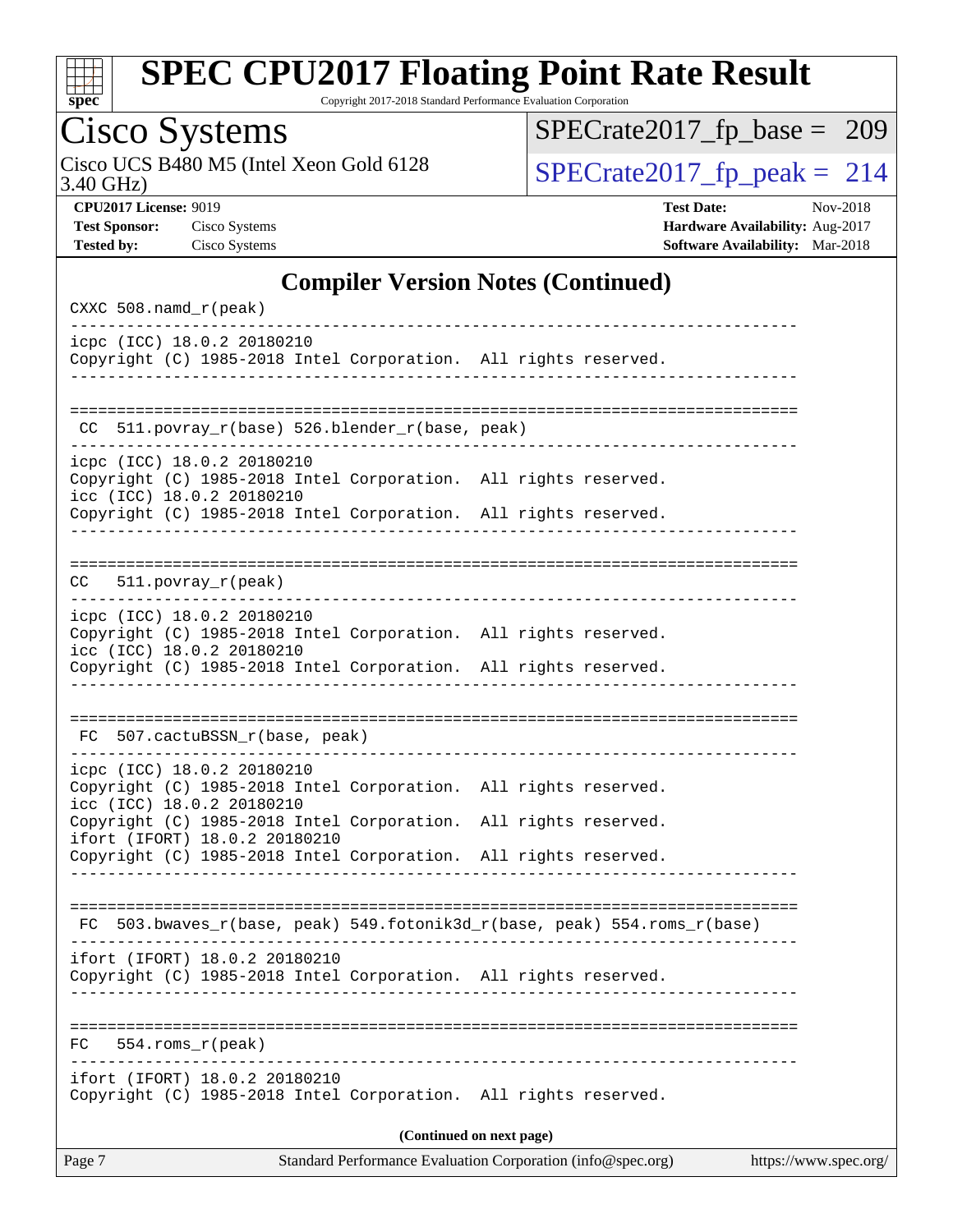

Copyright 2017-2018 Standard Performance Evaluation Corporation

### Cisco Systems

Cisco UCS B480 M5 (Intel Xeon Gold 6128  $SPECrate2017$  [p\_peak = 214

[SPECrate2017\\_fp\\_base =](http://www.spec.org/auto/cpu2017/Docs/result-fields.html#SPECrate2017fpbase) 209

3.40 GHz)

**[CPU2017 License:](http://www.spec.org/auto/cpu2017/Docs/result-fields.html#CPU2017License)** 9019 **[Test Date:](http://www.spec.org/auto/cpu2017/Docs/result-fields.html#TestDate)** Nov-2018 **[Test Sponsor:](http://www.spec.org/auto/cpu2017/Docs/result-fields.html#TestSponsor)** Cisco Systems **[Hardware Availability:](http://www.spec.org/auto/cpu2017/Docs/result-fields.html#HardwareAvailability)** Aug-2017 **[Tested by:](http://www.spec.org/auto/cpu2017/Docs/result-fields.html#Testedby)** Cisco Systems **[Software Availability:](http://www.spec.org/auto/cpu2017/Docs/result-fields.html#SoftwareAvailability)** Mar-2018

#### **[Compiler Version Notes \(Continued\)](http://www.spec.org/auto/cpu2017/Docs/result-fields.html#CompilerVersionNotes)**

| CC $521.$ wrf r(base) 527.cam4 r(base)                                                                                        |  |
|-------------------------------------------------------------------------------------------------------------------------------|--|
| ifort (IFORT) 18.0.2 20180210<br>Copyright (C) 1985-2018 Intel Corporation. All rights reserved.<br>icc (ICC) 18.0.2 20180210 |  |
| Copyright (C) 1985-2018 Intel Corporation. All rights reserved.                                                               |  |
| $CC$ 521.wrf $r(\text{peak})$ 527.cam4 $r(\text{peak})$                                                                       |  |
| ifort (IFORT) 18.0.2 20180210<br>Copyright (C) 1985-2018 Intel Corporation. All rights reserved.<br>icc (ICC) 18.0.2 20180210 |  |
| Copyright (C) 1985-2018 Intel Corporation. All rights reserved.                                                               |  |

------------------------------------------------------------------------------

#### **[Base Compiler Invocation](http://www.spec.org/auto/cpu2017/Docs/result-fields.html#BaseCompilerInvocation)**

[C benchmarks](http://www.spec.org/auto/cpu2017/Docs/result-fields.html#Cbenchmarks): [icc -m64 -std=c11](http://www.spec.org/cpu2017/results/res2018q4/cpu2017-20181113-09735.flags.html#user_CCbase_intel_icc_64bit_c11_33ee0cdaae7deeeab2a9725423ba97205ce30f63b9926c2519791662299b76a0318f32ddfffdc46587804de3178b4f9328c46fa7c2b0cd779d7a61945c91cd35)

[C++ benchmarks:](http://www.spec.org/auto/cpu2017/Docs/result-fields.html#CXXbenchmarks) [icpc -m64](http://www.spec.org/cpu2017/results/res2018q4/cpu2017-20181113-09735.flags.html#user_CXXbase_intel_icpc_64bit_4ecb2543ae3f1412ef961e0650ca070fec7b7afdcd6ed48761b84423119d1bf6bdf5cad15b44d48e7256388bc77273b966e5eb805aefd121eb22e9299b2ec9d9)

[Fortran benchmarks](http://www.spec.org/auto/cpu2017/Docs/result-fields.html#Fortranbenchmarks): [ifort -m64](http://www.spec.org/cpu2017/results/res2018q4/cpu2017-20181113-09735.flags.html#user_FCbase_intel_ifort_64bit_24f2bb282fbaeffd6157abe4f878425411749daecae9a33200eee2bee2fe76f3b89351d69a8130dd5949958ce389cf37ff59a95e7a40d588e8d3a57e0c3fd751)

[Benchmarks using both Fortran and C](http://www.spec.org/auto/cpu2017/Docs/result-fields.html#BenchmarksusingbothFortranandC): [ifort -m64](http://www.spec.org/cpu2017/results/res2018q4/cpu2017-20181113-09735.flags.html#user_CC_FCbase_intel_ifort_64bit_24f2bb282fbaeffd6157abe4f878425411749daecae9a33200eee2bee2fe76f3b89351d69a8130dd5949958ce389cf37ff59a95e7a40d588e8d3a57e0c3fd751) [icc -m64 -std=c11](http://www.spec.org/cpu2017/results/res2018q4/cpu2017-20181113-09735.flags.html#user_CC_FCbase_intel_icc_64bit_c11_33ee0cdaae7deeeab2a9725423ba97205ce30f63b9926c2519791662299b76a0318f32ddfffdc46587804de3178b4f9328c46fa7c2b0cd779d7a61945c91cd35)

[Benchmarks using both C and C++](http://www.spec.org/auto/cpu2017/Docs/result-fields.html#BenchmarksusingbothCandCXX): [icpc -m64](http://www.spec.org/cpu2017/results/res2018q4/cpu2017-20181113-09735.flags.html#user_CC_CXXbase_intel_icpc_64bit_4ecb2543ae3f1412ef961e0650ca070fec7b7afdcd6ed48761b84423119d1bf6bdf5cad15b44d48e7256388bc77273b966e5eb805aefd121eb22e9299b2ec9d9) [icc -m64 -std=c11](http://www.spec.org/cpu2017/results/res2018q4/cpu2017-20181113-09735.flags.html#user_CC_CXXbase_intel_icc_64bit_c11_33ee0cdaae7deeeab2a9725423ba97205ce30f63b9926c2519791662299b76a0318f32ddfffdc46587804de3178b4f9328c46fa7c2b0cd779d7a61945c91cd35)

[Benchmarks using Fortran, C, and C++:](http://www.spec.org/auto/cpu2017/Docs/result-fields.html#BenchmarksusingFortranCandCXX) [icpc -m64](http://www.spec.org/cpu2017/results/res2018q4/cpu2017-20181113-09735.flags.html#user_CC_CXX_FCbase_intel_icpc_64bit_4ecb2543ae3f1412ef961e0650ca070fec7b7afdcd6ed48761b84423119d1bf6bdf5cad15b44d48e7256388bc77273b966e5eb805aefd121eb22e9299b2ec9d9) [icc -m64 -std=c11](http://www.spec.org/cpu2017/results/res2018q4/cpu2017-20181113-09735.flags.html#user_CC_CXX_FCbase_intel_icc_64bit_c11_33ee0cdaae7deeeab2a9725423ba97205ce30f63b9926c2519791662299b76a0318f32ddfffdc46587804de3178b4f9328c46fa7c2b0cd779d7a61945c91cd35) [ifort -m64](http://www.spec.org/cpu2017/results/res2018q4/cpu2017-20181113-09735.flags.html#user_CC_CXX_FCbase_intel_ifort_64bit_24f2bb282fbaeffd6157abe4f878425411749daecae9a33200eee2bee2fe76f3b89351d69a8130dd5949958ce389cf37ff59a95e7a40d588e8d3a57e0c3fd751)

### **[Base Portability Flags](http://www.spec.org/auto/cpu2017/Docs/result-fields.html#BasePortabilityFlags)**

503.bwaves\_r: [-DSPEC\\_LP64](http://www.spec.org/cpu2017/results/res2018q4/cpu2017-20181113-09735.flags.html#suite_basePORTABILITY503_bwaves_r_DSPEC_LP64)

**(Continued on next page)**

Page 8 Standard Performance Evaluation Corporation [\(info@spec.org\)](mailto:info@spec.org) <https://www.spec.org/>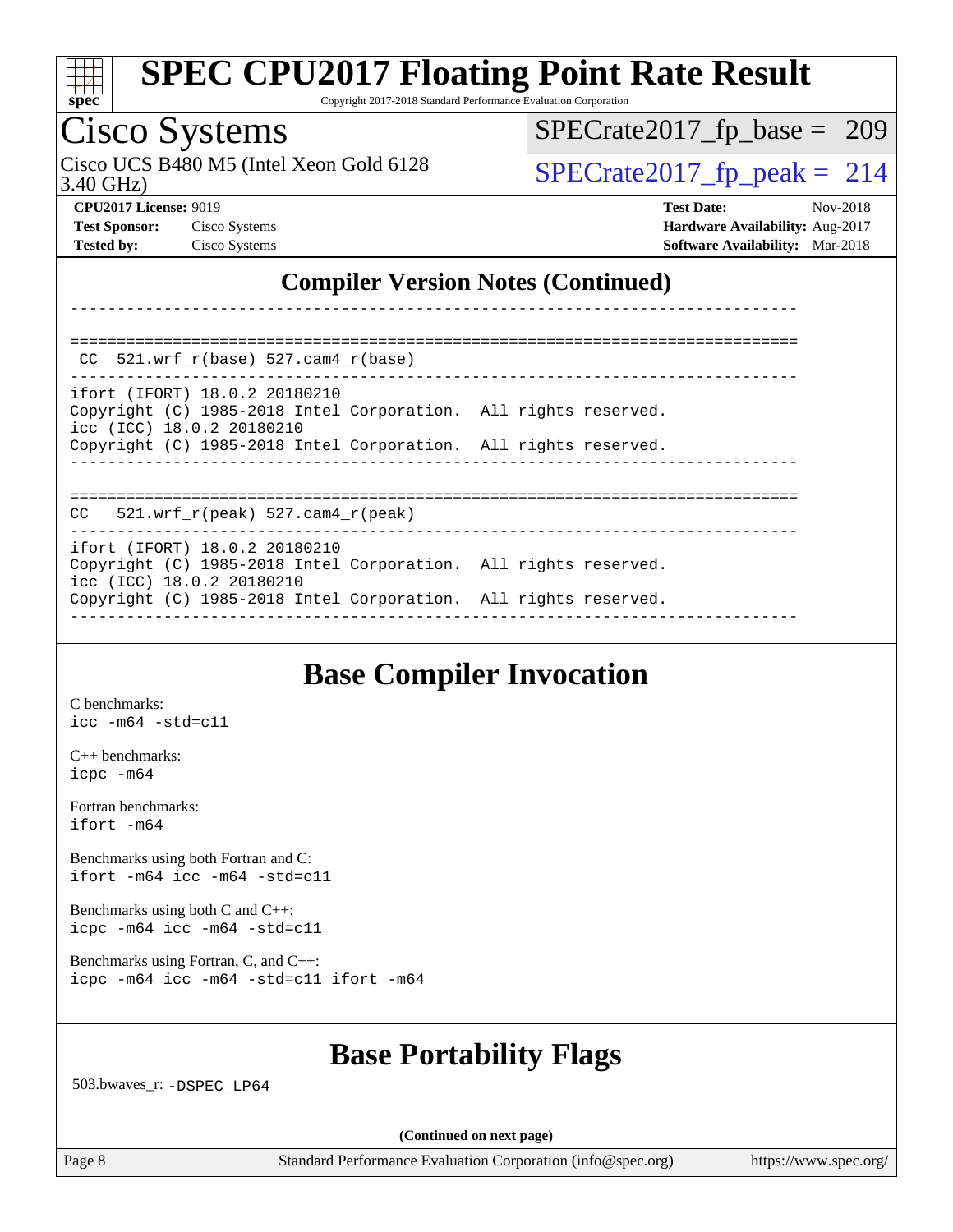

Copyright 2017-2018 Standard Performance Evaluation Corporation

# Cisco Systems

3.40 GHz) Cisco UCS B480 M5 (Intel Xeon Gold 6128  $\vert$ [SPECrate2017\\_fp\\_peak =](http://www.spec.org/auto/cpu2017/Docs/result-fields.html#SPECrate2017fppeak) 214

[SPECrate2017\\_fp\\_base =](http://www.spec.org/auto/cpu2017/Docs/result-fields.html#SPECrate2017fpbase) 209

| <b>Test Sponsor:</b> | Cisco Systems |
|----------------------|---------------|
| <b>Tested by:</b>    | Cisco Systems |

**[CPU2017 License:](http://www.spec.org/auto/cpu2017/Docs/result-fields.html#CPU2017License)** 9019 **[Test Date:](http://www.spec.org/auto/cpu2017/Docs/result-fields.html#TestDate)** Nov-2018 **[Hardware Availability:](http://www.spec.org/auto/cpu2017/Docs/result-fields.html#HardwareAvailability)** Aug-2017 **[Software Availability:](http://www.spec.org/auto/cpu2017/Docs/result-fields.html#SoftwareAvailability)** Mar-2018

### **[Base Portability Flags \(Continued\)](http://www.spec.org/auto/cpu2017/Docs/result-fields.html#BasePortabilityFlags)**

 507.cactuBSSN\_r: [-DSPEC\\_LP64](http://www.spec.org/cpu2017/results/res2018q4/cpu2017-20181113-09735.flags.html#suite_basePORTABILITY507_cactuBSSN_r_DSPEC_LP64) 508.namd\_r: [-DSPEC\\_LP64](http://www.spec.org/cpu2017/results/res2018q4/cpu2017-20181113-09735.flags.html#suite_basePORTABILITY508_namd_r_DSPEC_LP64) 510.parest\_r: [-DSPEC\\_LP64](http://www.spec.org/cpu2017/results/res2018q4/cpu2017-20181113-09735.flags.html#suite_basePORTABILITY510_parest_r_DSPEC_LP64) 511.povray\_r: [-DSPEC\\_LP64](http://www.spec.org/cpu2017/results/res2018q4/cpu2017-20181113-09735.flags.html#suite_basePORTABILITY511_povray_r_DSPEC_LP64) 519.lbm\_r: [-DSPEC\\_LP64](http://www.spec.org/cpu2017/results/res2018q4/cpu2017-20181113-09735.flags.html#suite_basePORTABILITY519_lbm_r_DSPEC_LP64) 521.wrf\_r: [-DSPEC\\_LP64](http://www.spec.org/cpu2017/results/res2018q4/cpu2017-20181113-09735.flags.html#suite_basePORTABILITY521_wrf_r_DSPEC_LP64) [-DSPEC\\_CASE\\_FLAG](http://www.spec.org/cpu2017/results/res2018q4/cpu2017-20181113-09735.flags.html#b521.wrf_r_baseCPORTABILITY_DSPEC_CASE_FLAG) [-convert big\\_endian](http://www.spec.org/cpu2017/results/res2018q4/cpu2017-20181113-09735.flags.html#user_baseFPORTABILITY521_wrf_r_convert_big_endian_c3194028bc08c63ac5d04de18c48ce6d347e4e562e8892b8bdbdc0214820426deb8554edfa529a3fb25a586e65a3d812c835984020483e7e73212c4d31a38223) 526.blender\_r: [-DSPEC\\_LP64](http://www.spec.org/cpu2017/results/res2018q4/cpu2017-20181113-09735.flags.html#suite_basePORTABILITY526_blender_r_DSPEC_LP64) [-DSPEC\\_LINUX](http://www.spec.org/cpu2017/results/res2018q4/cpu2017-20181113-09735.flags.html#b526.blender_r_baseCPORTABILITY_DSPEC_LINUX) [-funsigned-char](http://www.spec.org/cpu2017/results/res2018q4/cpu2017-20181113-09735.flags.html#user_baseCPORTABILITY526_blender_r_force_uchar_40c60f00ab013830e2dd6774aeded3ff59883ba5a1fc5fc14077f794d777847726e2a5858cbc7672e36e1b067e7e5c1d9a74f7176df07886a243d7cc18edfe67) 527.cam4\_r: [-DSPEC\\_LP64](http://www.spec.org/cpu2017/results/res2018q4/cpu2017-20181113-09735.flags.html#suite_basePORTABILITY527_cam4_r_DSPEC_LP64) [-DSPEC\\_CASE\\_FLAG](http://www.spec.org/cpu2017/results/res2018q4/cpu2017-20181113-09735.flags.html#b527.cam4_r_baseCPORTABILITY_DSPEC_CASE_FLAG) 538.imagick\_r: [-DSPEC\\_LP64](http://www.spec.org/cpu2017/results/res2018q4/cpu2017-20181113-09735.flags.html#suite_basePORTABILITY538_imagick_r_DSPEC_LP64) 544.nab\_r: [-DSPEC\\_LP64](http://www.spec.org/cpu2017/results/res2018q4/cpu2017-20181113-09735.flags.html#suite_basePORTABILITY544_nab_r_DSPEC_LP64) 549.fotonik3d\_r: [-DSPEC\\_LP64](http://www.spec.org/cpu2017/results/res2018q4/cpu2017-20181113-09735.flags.html#suite_basePORTABILITY549_fotonik3d_r_DSPEC_LP64) 554.roms\_r: [-DSPEC\\_LP64](http://www.spec.org/cpu2017/results/res2018q4/cpu2017-20181113-09735.flags.html#suite_basePORTABILITY554_roms_r_DSPEC_LP64)

### **[Base Optimization Flags](http://www.spec.org/auto/cpu2017/Docs/result-fields.html#BaseOptimizationFlags)**

#### [C benchmarks](http://www.spec.org/auto/cpu2017/Docs/result-fields.html#Cbenchmarks):

[-xCORE-AVX2](http://www.spec.org/cpu2017/results/res2018q4/cpu2017-20181113-09735.flags.html#user_CCbase_f-xCORE-AVX2) [-ipo](http://www.spec.org/cpu2017/results/res2018q4/cpu2017-20181113-09735.flags.html#user_CCbase_f-ipo) [-O3](http://www.spec.org/cpu2017/results/res2018q4/cpu2017-20181113-09735.flags.html#user_CCbase_f-O3) [-no-prec-div](http://www.spec.org/cpu2017/results/res2018q4/cpu2017-20181113-09735.flags.html#user_CCbase_f-no-prec-div) [-qopt-prefetch](http://www.spec.org/cpu2017/results/res2018q4/cpu2017-20181113-09735.flags.html#user_CCbase_f-qopt-prefetch) [-ffinite-math-only](http://www.spec.org/cpu2017/results/res2018q4/cpu2017-20181113-09735.flags.html#user_CCbase_f_finite_math_only_cb91587bd2077682c4b38af759c288ed7c732db004271a9512da14a4f8007909a5f1427ecbf1a0fb78ff2a814402c6114ac565ca162485bbcae155b5e4258871) [-qopt-mem-layout-trans=3](http://www.spec.org/cpu2017/results/res2018q4/cpu2017-20181113-09735.flags.html#user_CCbase_f-qopt-mem-layout-trans_de80db37974c74b1f0e20d883f0b675c88c3b01e9d123adea9b28688d64333345fb62bc4a798493513fdb68f60282f9a726aa07f478b2f7113531aecce732043) [C++ benchmarks:](http://www.spec.org/auto/cpu2017/Docs/result-fields.html#CXXbenchmarks) [-xCORE-AVX2](http://www.spec.org/cpu2017/results/res2018q4/cpu2017-20181113-09735.flags.html#user_CXXbase_f-xCORE-AVX2) [-ipo](http://www.spec.org/cpu2017/results/res2018q4/cpu2017-20181113-09735.flags.html#user_CXXbase_f-ipo) [-O3](http://www.spec.org/cpu2017/results/res2018q4/cpu2017-20181113-09735.flags.html#user_CXXbase_f-O3) [-no-prec-div](http://www.spec.org/cpu2017/results/res2018q4/cpu2017-20181113-09735.flags.html#user_CXXbase_f-no-prec-div) [-qopt-prefetch](http://www.spec.org/cpu2017/results/res2018q4/cpu2017-20181113-09735.flags.html#user_CXXbase_f-qopt-prefetch) [-ffinite-math-only](http://www.spec.org/cpu2017/results/res2018q4/cpu2017-20181113-09735.flags.html#user_CXXbase_f_finite_math_only_cb91587bd2077682c4b38af759c288ed7c732db004271a9512da14a4f8007909a5f1427ecbf1a0fb78ff2a814402c6114ac565ca162485bbcae155b5e4258871) [-qopt-mem-layout-trans=3](http://www.spec.org/cpu2017/results/res2018q4/cpu2017-20181113-09735.flags.html#user_CXXbase_f-qopt-mem-layout-trans_de80db37974c74b1f0e20d883f0b675c88c3b01e9d123adea9b28688d64333345fb62bc4a798493513fdb68f60282f9a726aa07f478b2f7113531aecce732043) [Fortran benchmarks](http://www.spec.org/auto/cpu2017/Docs/result-fields.html#Fortranbenchmarks): [-xCORE-AVX2](http://www.spec.org/cpu2017/results/res2018q4/cpu2017-20181113-09735.flags.html#user_FCbase_f-xCORE-AVX2) [-ipo](http://www.spec.org/cpu2017/results/res2018q4/cpu2017-20181113-09735.flags.html#user_FCbase_f-ipo) [-O3](http://www.spec.org/cpu2017/results/res2018q4/cpu2017-20181113-09735.flags.html#user_FCbase_f-O3) [-no-prec-div](http://www.spec.org/cpu2017/results/res2018q4/cpu2017-20181113-09735.flags.html#user_FCbase_f-no-prec-div) [-qopt-prefetch](http://www.spec.org/cpu2017/results/res2018q4/cpu2017-20181113-09735.flags.html#user_FCbase_f-qopt-prefetch) [-ffinite-math-only](http://www.spec.org/cpu2017/results/res2018q4/cpu2017-20181113-09735.flags.html#user_FCbase_f_finite_math_only_cb91587bd2077682c4b38af759c288ed7c732db004271a9512da14a4f8007909a5f1427ecbf1a0fb78ff2a814402c6114ac565ca162485bbcae155b5e4258871) [-qopt-mem-layout-trans=3](http://www.spec.org/cpu2017/results/res2018q4/cpu2017-20181113-09735.flags.html#user_FCbase_f-qopt-mem-layout-trans_de80db37974c74b1f0e20d883f0b675c88c3b01e9d123adea9b28688d64333345fb62bc4a798493513fdb68f60282f9a726aa07f478b2f7113531aecce732043) [-auto](http://www.spec.org/cpu2017/results/res2018q4/cpu2017-20181113-09735.flags.html#user_FCbase_f-auto) [-nostandard-realloc-lhs](http://www.spec.org/cpu2017/results/res2018q4/cpu2017-20181113-09735.flags.html#user_FCbase_f_2003_std_realloc_82b4557e90729c0f113870c07e44d33d6f5a304b4f63d4c15d2d0f1fab99f5daaed73bdb9275d9ae411527f28b936061aa8b9c8f2d63842963b95c9dd6426b8a)

[Benchmarks using both Fortran and C](http://www.spec.org/auto/cpu2017/Docs/result-fields.html#BenchmarksusingbothFortranandC):

[-xCORE-AVX2](http://www.spec.org/cpu2017/results/res2018q4/cpu2017-20181113-09735.flags.html#user_CC_FCbase_f-xCORE-AVX2) [-ipo](http://www.spec.org/cpu2017/results/res2018q4/cpu2017-20181113-09735.flags.html#user_CC_FCbase_f-ipo) [-O3](http://www.spec.org/cpu2017/results/res2018q4/cpu2017-20181113-09735.flags.html#user_CC_FCbase_f-O3) [-no-prec-div](http://www.spec.org/cpu2017/results/res2018q4/cpu2017-20181113-09735.flags.html#user_CC_FCbase_f-no-prec-div) [-qopt-prefetch](http://www.spec.org/cpu2017/results/res2018q4/cpu2017-20181113-09735.flags.html#user_CC_FCbase_f-qopt-prefetch) [-ffinite-math-only](http://www.spec.org/cpu2017/results/res2018q4/cpu2017-20181113-09735.flags.html#user_CC_FCbase_f_finite_math_only_cb91587bd2077682c4b38af759c288ed7c732db004271a9512da14a4f8007909a5f1427ecbf1a0fb78ff2a814402c6114ac565ca162485bbcae155b5e4258871) [-qopt-mem-layout-trans=3](http://www.spec.org/cpu2017/results/res2018q4/cpu2017-20181113-09735.flags.html#user_CC_FCbase_f-qopt-mem-layout-trans_de80db37974c74b1f0e20d883f0b675c88c3b01e9d123adea9b28688d64333345fb62bc4a798493513fdb68f60282f9a726aa07f478b2f7113531aecce732043) [-auto](http://www.spec.org/cpu2017/results/res2018q4/cpu2017-20181113-09735.flags.html#user_CC_FCbase_f-auto) [-nostandard-realloc-lhs](http://www.spec.org/cpu2017/results/res2018q4/cpu2017-20181113-09735.flags.html#user_CC_FCbase_f_2003_std_realloc_82b4557e90729c0f113870c07e44d33d6f5a304b4f63d4c15d2d0f1fab99f5daaed73bdb9275d9ae411527f28b936061aa8b9c8f2d63842963b95c9dd6426b8a)

[Benchmarks using both C and C++](http://www.spec.org/auto/cpu2017/Docs/result-fields.html#BenchmarksusingbothCandCXX):

[-xCORE-AVX2](http://www.spec.org/cpu2017/results/res2018q4/cpu2017-20181113-09735.flags.html#user_CC_CXXbase_f-xCORE-AVX2) [-ipo](http://www.spec.org/cpu2017/results/res2018q4/cpu2017-20181113-09735.flags.html#user_CC_CXXbase_f-ipo) [-O3](http://www.spec.org/cpu2017/results/res2018q4/cpu2017-20181113-09735.flags.html#user_CC_CXXbase_f-O3) [-no-prec-div](http://www.spec.org/cpu2017/results/res2018q4/cpu2017-20181113-09735.flags.html#user_CC_CXXbase_f-no-prec-div) [-qopt-prefetch](http://www.spec.org/cpu2017/results/res2018q4/cpu2017-20181113-09735.flags.html#user_CC_CXXbase_f-qopt-prefetch) [-ffinite-math-only](http://www.spec.org/cpu2017/results/res2018q4/cpu2017-20181113-09735.flags.html#user_CC_CXXbase_f_finite_math_only_cb91587bd2077682c4b38af759c288ed7c732db004271a9512da14a4f8007909a5f1427ecbf1a0fb78ff2a814402c6114ac565ca162485bbcae155b5e4258871) [-qopt-mem-layout-trans=3](http://www.spec.org/cpu2017/results/res2018q4/cpu2017-20181113-09735.flags.html#user_CC_CXXbase_f-qopt-mem-layout-trans_de80db37974c74b1f0e20d883f0b675c88c3b01e9d123adea9b28688d64333345fb62bc4a798493513fdb68f60282f9a726aa07f478b2f7113531aecce732043)

[Benchmarks using Fortran, C, and C++:](http://www.spec.org/auto/cpu2017/Docs/result-fields.html#BenchmarksusingFortranCandCXX)

[-xCORE-AVX2](http://www.spec.org/cpu2017/results/res2018q4/cpu2017-20181113-09735.flags.html#user_CC_CXX_FCbase_f-xCORE-AVX2) [-ipo](http://www.spec.org/cpu2017/results/res2018q4/cpu2017-20181113-09735.flags.html#user_CC_CXX_FCbase_f-ipo) [-O3](http://www.spec.org/cpu2017/results/res2018q4/cpu2017-20181113-09735.flags.html#user_CC_CXX_FCbase_f-O3) [-no-prec-div](http://www.spec.org/cpu2017/results/res2018q4/cpu2017-20181113-09735.flags.html#user_CC_CXX_FCbase_f-no-prec-div) [-qopt-prefetch](http://www.spec.org/cpu2017/results/res2018q4/cpu2017-20181113-09735.flags.html#user_CC_CXX_FCbase_f-qopt-prefetch) [-ffinite-math-only](http://www.spec.org/cpu2017/results/res2018q4/cpu2017-20181113-09735.flags.html#user_CC_CXX_FCbase_f_finite_math_only_cb91587bd2077682c4b38af759c288ed7c732db004271a9512da14a4f8007909a5f1427ecbf1a0fb78ff2a814402c6114ac565ca162485bbcae155b5e4258871) [-qopt-mem-layout-trans=3](http://www.spec.org/cpu2017/results/res2018q4/cpu2017-20181113-09735.flags.html#user_CC_CXX_FCbase_f-qopt-mem-layout-trans_de80db37974c74b1f0e20d883f0b675c88c3b01e9d123adea9b28688d64333345fb62bc4a798493513fdb68f60282f9a726aa07f478b2f7113531aecce732043) [-auto](http://www.spec.org/cpu2017/results/res2018q4/cpu2017-20181113-09735.flags.html#user_CC_CXX_FCbase_f-auto) [-nostandard-realloc-lhs](http://www.spec.org/cpu2017/results/res2018q4/cpu2017-20181113-09735.flags.html#user_CC_CXX_FCbase_f_2003_std_realloc_82b4557e90729c0f113870c07e44d33d6f5a304b4f63d4c15d2d0f1fab99f5daaed73bdb9275d9ae411527f28b936061aa8b9c8f2d63842963b95c9dd6426b8a)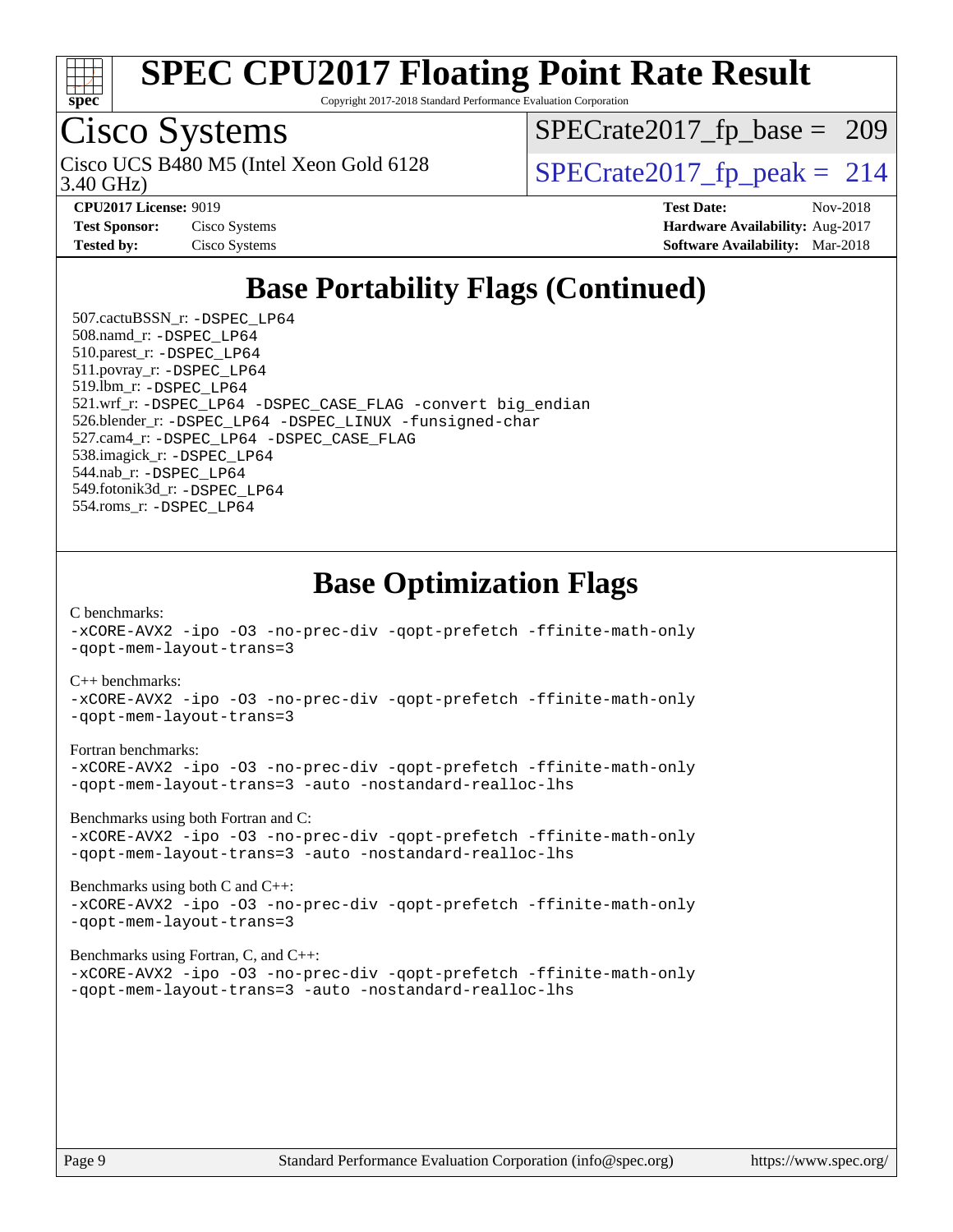

Copyright 2017-2018 Standard Performance Evaluation Corporation

### Cisco Systems

3.40 GHz) Cisco UCS B480 M5 (Intel Xeon Gold 6128  $\vert$  [SPECrate2017\\_fp\\_peak =](http://www.spec.org/auto/cpu2017/Docs/result-fields.html#SPECrate2017fppeak) 214

[SPECrate2017\\_fp\\_base =](http://www.spec.org/auto/cpu2017/Docs/result-fields.html#SPECrate2017fpbase) 209

**[CPU2017 License:](http://www.spec.org/auto/cpu2017/Docs/result-fields.html#CPU2017License)** 9019 **[Test Date:](http://www.spec.org/auto/cpu2017/Docs/result-fields.html#TestDate)** Nov-2018 **[Test Sponsor:](http://www.spec.org/auto/cpu2017/Docs/result-fields.html#TestSponsor)** Cisco Systems **[Hardware Availability:](http://www.spec.org/auto/cpu2017/Docs/result-fields.html#HardwareAvailability)** Aug-2017 **[Tested by:](http://www.spec.org/auto/cpu2017/Docs/result-fields.html#Testedby)** Cisco Systems **[Software Availability:](http://www.spec.org/auto/cpu2017/Docs/result-fields.html#SoftwareAvailability)** Mar-2018

### **[Peak Compiler Invocation](http://www.spec.org/auto/cpu2017/Docs/result-fields.html#PeakCompilerInvocation)**

[C benchmarks:](http://www.spec.org/auto/cpu2017/Docs/result-fields.html#Cbenchmarks) [icc -m64 -std=c11](http://www.spec.org/cpu2017/results/res2018q4/cpu2017-20181113-09735.flags.html#user_CCpeak_intel_icc_64bit_c11_33ee0cdaae7deeeab2a9725423ba97205ce30f63b9926c2519791662299b76a0318f32ddfffdc46587804de3178b4f9328c46fa7c2b0cd779d7a61945c91cd35)

[C++ benchmarks](http://www.spec.org/auto/cpu2017/Docs/result-fields.html#CXXbenchmarks): [icpc -m64](http://www.spec.org/cpu2017/results/res2018q4/cpu2017-20181113-09735.flags.html#user_CXXpeak_intel_icpc_64bit_4ecb2543ae3f1412ef961e0650ca070fec7b7afdcd6ed48761b84423119d1bf6bdf5cad15b44d48e7256388bc77273b966e5eb805aefd121eb22e9299b2ec9d9)

[Fortran benchmarks:](http://www.spec.org/auto/cpu2017/Docs/result-fields.html#Fortranbenchmarks) [ifort -m64](http://www.spec.org/cpu2017/results/res2018q4/cpu2017-20181113-09735.flags.html#user_FCpeak_intel_ifort_64bit_24f2bb282fbaeffd6157abe4f878425411749daecae9a33200eee2bee2fe76f3b89351d69a8130dd5949958ce389cf37ff59a95e7a40d588e8d3a57e0c3fd751)

[Benchmarks using both Fortran and C:](http://www.spec.org/auto/cpu2017/Docs/result-fields.html#BenchmarksusingbothFortranandC) [ifort -m64](http://www.spec.org/cpu2017/results/res2018q4/cpu2017-20181113-09735.flags.html#user_CC_FCpeak_intel_ifort_64bit_24f2bb282fbaeffd6157abe4f878425411749daecae9a33200eee2bee2fe76f3b89351d69a8130dd5949958ce389cf37ff59a95e7a40d588e8d3a57e0c3fd751) [icc -m64 -std=c11](http://www.spec.org/cpu2017/results/res2018q4/cpu2017-20181113-09735.flags.html#user_CC_FCpeak_intel_icc_64bit_c11_33ee0cdaae7deeeab2a9725423ba97205ce30f63b9926c2519791662299b76a0318f32ddfffdc46587804de3178b4f9328c46fa7c2b0cd779d7a61945c91cd35)

[Benchmarks using both C and C++](http://www.spec.org/auto/cpu2017/Docs/result-fields.html#BenchmarksusingbothCandCXX): [icpc -m64](http://www.spec.org/cpu2017/results/res2018q4/cpu2017-20181113-09735.flags.html#user_CC_CXXpeak_intel_icpc_64bit_4ecb2543ae3f1412ef961e0650ca070fec7b7afdcd6ed48761b84423119d1bf6bdf5cad15b44d48e7256388bc77273b966e5eb805aefd121eb22e9299b2ec9d9) [icc -m64 -std=c11](http://www.spec.org/cpu2017/results/res2018q4/cpu2017-20181113-09735.flags.html#user_CC_CXXpeak_intel_icc_64bit_c11_33ee0cdaae7deeeab2a9725423ba97205ce30f63b9926c2519791662299b76a0318f32ddfffdc46587804de3178b4f9328c46fa7c2b0cd779d7a61945c91cd35)

[Benchmarks using Fortran, C, and C++:](http://www.spec.org/auto/cpu2017/Docs/result-fields.html#BenchmarksusingFortranCandCXX) [icpc -m64](http://www.spec.org/cpu2017/results/res2018q4/cpu2017-20181113-09735.flags.html#user_CC_CXX_FCpeak_intel_icpc_64bit_4ecb2543ae3f1412ef961e0650ca070fec7b7afdcd6ed48761b84423119d1bf6bdf5cad15b44d48e7256388bc77273b966e5eb805aefd121eb22e9299b2ec9d9) [icc -m64 -std=c11](http://www.spec.org/cpu2017/results/res2018q4/cpu2017-20181113-09735.flags.html#user_CC_CXX_FCpeak_intel_icc_64bit_c11_33ee0cdaae7deeeab2a9725423ba97205ce30f63b9926c2519791662299b76a0318f32ddfffdc46587804de3178b4f9328c46fa7c2b0cd779d7a61945c91cd35) [ifort -m64](http://www.spec.org/cpu2017/results/res2018q4/cpu2017-20181113-09735.flags.html#user_CC_CXX_FCpeak_intel_ifort_64bit_24f2bb282fbaeffd6157abe4f878425411749daecae9a33200eee2bee2fe76f3b89351d69a8130dd5949958ce389cf37ff59a95e7a40d588e8d3a57e0c3fd751)

**[Peak Portability Flags](http://www.spec.org/auto/cpu2017/Docs/result-fields.html#PeakPortabilityFlags)**

Same as Base Portability Flags

### **[Peak Optimization Flags](http://www.spec.org/auto/cpu2017/Docs/result-fields.html#PeakOptimizationFlags)**

[C benchmarks](http://www.spec.org/auto/cpu2017/Docs/result-fields.html#Cbenchmarks):

```
 519.lbm_r: -prof-gen(pass 1) -prof-use(pass 2) -ipo -xCORE-AVX2 -O3
-no-prec-div -qopt-prefetch -ffinite-math-only
-qopt-mem-layout-trans=3
 538.imagick_r: -xCORE-AVX2 -ipo -O3 -no-prec-div -qopt-prefetch
-ffinite-math-only -qopt-mem-layout-trans=3
 544.nab_r: Same as 538.imagick_r
C++ benchmarks: 
 508.namd_r: -prof-gen(pass 1) -prof-use(pass 2) -ipo -xCORE-AVX2 -O3
-no-prec-div -qopt-prefetch -ffinite-math-only
-qopt-mem-layout-trans=3
```
**(Continued on next page)**

Page 10 Standard Performance Evaluation Corporation [\(info@spec.org\)](mailto:info@spec.org) <https://www.spec.org/>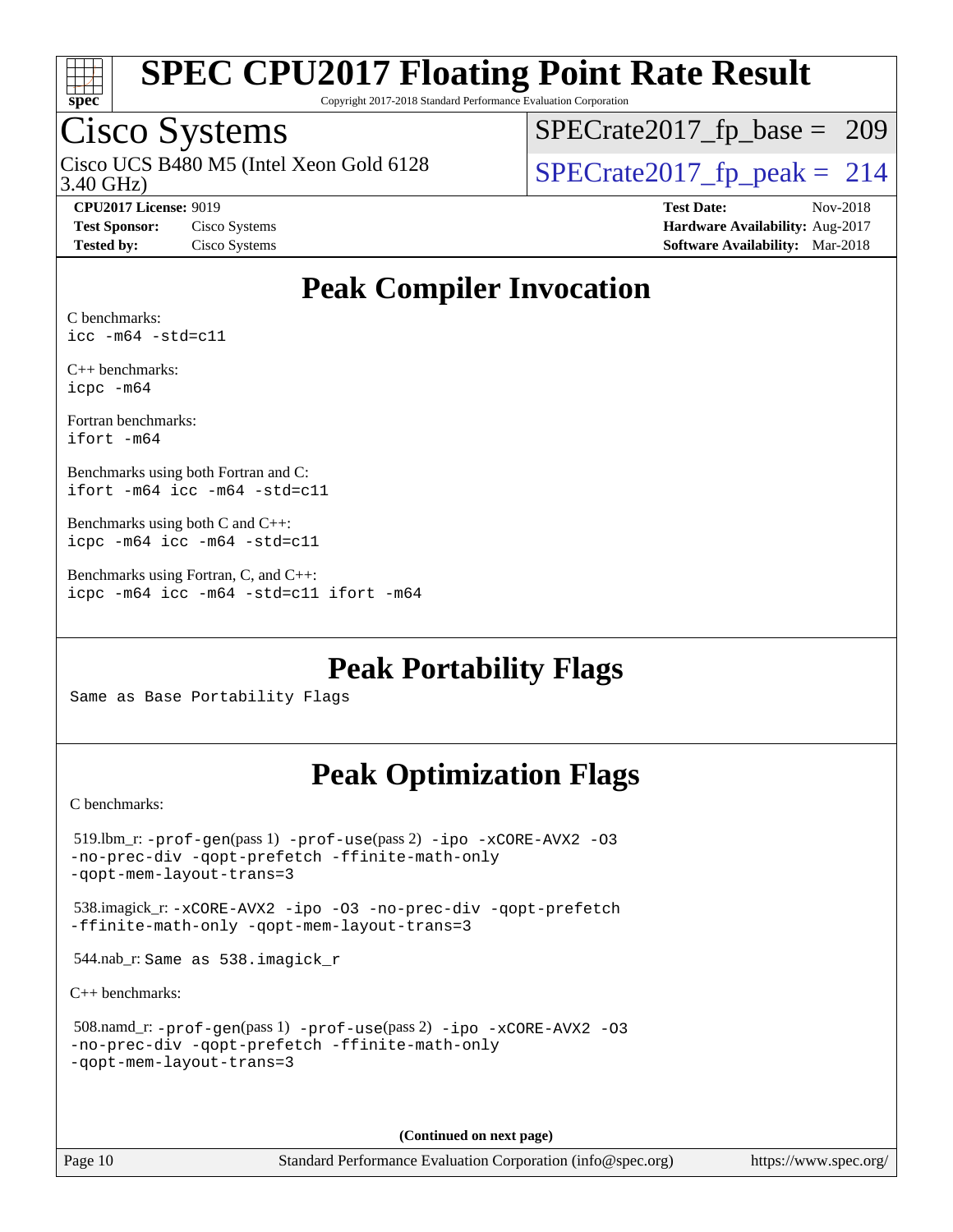

Copyright 2017-2018 Standard Performance Evaluation Corporation

### Cisco Systems

Cisco UCS B480 M5 (Intel Xeon Gold 6128  $\vert$ [SPECrate2017\\_fp\\_peak =](http://www.spec.org/auto/cpu2017/Docs/result-fields.html#SPECrate2017fppeak) 214

[SPECrate2017\\_fp\\_base =](http://www.spec.org/auto/cpu2017/Docs/result-fields.html#SPECrate2017fpbase) 209

3.40 GHz)

| <b>Test Sponsor:</b> | Cisco Systems |
|----------------------|---------------|
| <b>Tested by:</b>    | Cisco Systems |

**[CPU2017 License:](http://www.spec.org/auto/cpu2017/Docs/result-fields.html#CPU2017License)** 9019 **[Test Date:](http://www.spec.org/auto/cpu2017/Docs/result-fields.html#TestDate)** Nov-2018 **[Hardware Availability:](http://www.spec.org/auto/cpu2017/Docs/result-fields.html#HardwareAvailability)** Aug-2017 **[Software Availability:](http://www.spec.org/auto/cpu2017/Docs/result-fields.html#SoftwareAvailability)** Mar-2018

### **[Peak Optimization Flags \(Continued\)](http://www.spec.org/auto/cpu2017/Docs/result-fields.html#PeakOptimizationFlags)**

 510.parest\_r: [-xCORE-AVX2](http://www.spec.org/cpu2017/results/res2018q4/cpu2017-20181113-09735.flags.html#user_peakCXXOPTIMIZE510_parest_r_f-xCORE-AVX2) [-ipo](http://www.spec.org/cpu2017/results/res2018q4/cpu2017-20181113-09735.flags.html#user_peakCXXOPTIMIZE510_parest_r_f-ipo) [-O3](http://www.spec.org/cpu2017/results/res2018q4/cpu2017-20181113-09735.flags.html#user_peakCXXOPTIMIZE510_parest_r_f-O3) [-no-prec-div](http://www.spec.org/cpu2017/results/res2018q4/cpu2017-20181113-09735.flags.html#user_peakCXXOPTIMIZE510_parest_r_f-no-prec-div) [-qopt-prefetch](http://www.spec.org/cpu2017/results/res2018q4/cpu2017-20181113-09735.flags.html#user_peakCXXOPTIMIZE510_parest_r_f-qopt-prefetch) [-ffinite-math-only](http://www.spec.org/cpu2017/results/res2018q4/cpu2017-20181113-09735.flags.html#user_peakCXXOPTIMIZE510_parest_r_f_finite_math_only_cb91587bd2077682c4b38af759c288ed7c732db004271a9512da14a4f8007909a5f1427ecbf1a0fb78ff2a814402c6114ac565ca162485bbcae155b5e4258871) [-qopt-mem-layout-trans=3](http://www.spec.org/cpu2017/results/res2018q4/cpu2017-20181113-09735.flags.html#user_peakCXXOPTIMIZE510_parest_r_f-qopt-mem-layout-trans_de80db37974c74b1f0e20d883f0b675c88c3b01e9d123adea9b28688d64333345fb62bc4a798493513fdb68f60282f9a726aa07f478b2f7113531aecce732043) [Fortran benchmarks](http://www.spec.org/auto/cpu2017/Docs/result-fields.html#Fortranbenchmarks): 503.bwaves\_r: [-xCORE-AVX2](http://www.spec.org/cpu2017/results/res2018q4/cpu2017-20181113-09735.flags.html#user_peakFOPTIMIZE503_bwaves_r_f-xCORE-AVX2) [-ipo](http://www.spec.org/cpu2017/results/res2018q4/cpu2017-20181113-09735.flags.html#user_peakFOPTIMIZE503_bwaves_r_f-ipo) [-O3](http://www.spec.org/cpu2017/results/res2018q4/cpu2017-20181113-09735.flags.html#user_peakFOPTIMIZE503_bwaves_r_f-O3) [-no-prec-div](http://www.spec.org/cpu2017/results/res2018q4/cpu2017-20181113-09735.flags.html#user_peakFOPTIMIZE503_bwaves_r_f-no-prec-div) [-qopt-prefetch](http://www.spec.org/cpu2017/results/res2018q4/cpu2017-20181113-09735.flags.html#user_peakFOPTIMIZE503_bwaves_r_f-qopt-prefetch) [-ffinite-math-only](http://www.spec.org/cpu2017/results/res2018q4/cpu2017-20181113-09735.flags.html#user_peakFOPTIMIZE503_bwaves_r_f_finite_math_only_cb91587bd2077682c4b38af759c288ed7c732db004271a9512da14a4f8007909a5f1427ecbf1a0fb78ff2a814402c6114ac565ca162485bbcae155b5e4258871) [-qopt-mem-layout-trans=3](http://www.spec.org/cpu2017/results/res2018q4/cpu2017-20181113-09735.flags.html#user_peakFOPTIMIZE503_bwaves_r_f-qopt-mem-layout-trans_de80db37974c74b1f0e20d883f0b675c88c3b01e9d123adea9b28688d64333345fb62bc4a798493513fdb68f60282f9a726aa07f478b2f7113531aecce732043) [-auto](http://www.spec.org/cpu2017/results/res2018q4/cpu2017-20181113-09735.flags.html#user_peakFOPTIMIZE503_bwaves_r_f-auto) [-nostandard-realloc-lhs](http://www.spec.org/cpu2017/results/res2018q4/cpu2017-20181113-09735.flags.html#user_peakEXTRA_FOPTIMIZE503_bwaves_r_f_2003_std_realloc_82b4557e90729c0f113870c07e44d33d6f5a304b4f63d4c15d2d0f1fab99f5daaed73bdb9275d9ae411527f28b936061aa8b9c8f2d63842963b95c9dd6426b8a) 549.fotonik3d\_r: Same as 503.bwaves\_r 554.roms\_r: [-prof-gen](http://www.spec.org/cpu2017/results/res2018q4/cpu2017-20181113-09735.flags.html#user_peakPASS1_FFLAGSPASS1_LDFLAGS554_roms_r_prof_gen_5aa4926d6013ddb2a31985c654b3eb18169fc0c6952a63635c234f711e6e63dd76e94ad52365559451ec499a2cdb89e4dc58ba4c67ef54ca681ffbe1461d6b36)(pass 1) [-prof-use](http://www.spec.org/cpu2017/results/res2018q4/cpu2017-20181113-09735.flags.html#user_peakPASS2_FFLAGSPASS2_LDFLAGS554_roms_r_prof_use_1a21ceae95f36a2b53c25747139a6c16ca95bd9def2a207b4f0849963b97e94f5260e30a0c64f4bb623698870e679ca08317ef8150905d41bd88c6f78df73f19)(pass 2) [-ipo](http://www.spec.org/cpu2017/results/res2018q4/cpu2017-20181113-09735.flags.html#user_peakPASS1_FOPTIMIZEPASS2_FOPTIMIZE554_roms_r_f-ipo) [-xCORE-AVX2](http://www.spec.org/cpu2017/results/res2018q4/cpu2017-20181113-09735.flags.html#user_peakPASS2_FOPTIMIZE554_roms_r_f-xCORE-AVX2) [-O3](http://www.spec.org/cpu2017/results/res2018q4/cpu2017-20181113-09735.flags.html#user_peakPASS1_FOPTIMIZEPASS2_FOPTIMIZE554_roms_r_f-O3) [-no-prec-div](http://www.spec.org/cpu2017/results/res2018q4/cpu2017-20181113-09735.flags.html#user_peakPASS1_FOPTIMIZEPASS2_FOPTIMIZE554_roms_r_f-no-prec-div) [-qopt-prefetch](http://www.spec.org/cpu2017/results/res2018q4/cpu2017-20181113-09735.flags.html#user_peakPASS1_FOPTIMIZEPASS2_FOPTIMIZE554_roms_r_f-qopt-prefetch) [-ffinite-math-only](http://www.spec.org/cpu2017/results/res2018q4/cpu2017-20181113-09735.flags.html#user_peakPASS1_FOPTIMIZEPASS2_FOPTIMIZE554_roms_r_f_finite_math_only_cb91587bd2077682c4b38af759c288ed7c732db004271a9512da14a4f8007909a5f1427ecbf1a0fb78ff2a814402c6114ac565ca162485bbcae155b5e4258871) [-qopt-mem-layout-trans=3](http://www.spec.org/cpu2017/results/res2018q4/cpu2017-20181113-09735.flags.html#user_peakPASS1_FOPTIMIZEPASS2_FOPTIMIZE554_roms_r_f-qopt-mem-layout-trans_de80db37974c74b1f0e20d883f0b675c88c3b01e9d123adea9b28688d64333345fb62bc4a798493513fdb68f60282f9a726aa07f478b2f7113531aecce732043) [-auto](http://www.spec.org/cpu2017/results/res2018q4/cpu2017-20181113-09735.flags.html#user_peakPASS2_FOPTIMIZE554_roms_r_f-auto) [-nostandard-realloc-lhs](http://www.spec.org/cpu2017/results/res2018q4/cpu2017-20181113-09735.flags.html#user_peakEXTRA_FOPTIMIZE554_roms_r_f_2003_std_realloc_82b4557e90729c0f113870c07e44d33d6f5a304b4f63d4c15d2d0f1fab99f5daaed73bdb9275d9ae411527f28b936061aa8b9c8f2d63842963b95c9dd6426b8a) [Benchmarks using both Fortran and C](http://www.spec.org/auto/cpu2017/Docs/result-fields.html#BenchmarksusingbothFortranandC): [-prof-gen](http://www.spec.org/cpu2017/results/res2018q4/cpu2017-20181113-09735.flags.html#user_CC_FCpeak_prof_gen_5aa4926d6013ddb2a31985c654b3eb18169fc0c6952a63635c234f711e6e63dd76e94ad52365559451ec499a2cdb89e4dc58ba4c67ef54ca681ffbe1461d6b36)(pass 1) [-prof-use](http://www.spec.org/cpu2017/results/res2018q4/cpu2017-20181113-09735.flags.html#user_CC_FCpeak_prof_use_1a21ceae95f36a2b53c25747139a6c16ca95bd9def2a207b4f0849963b97e94f5260e30a0c64f4bb623698870e679ca08317ef8150905d41bd88c6f78df73f19)(pass 2) [-ipo](http://www.spec.org/cpu2017/results/res2018q4/cpu2017-20181113-09735.flags.html#user_CC_FCpeak_f-ipo) [-xCORE-AVX2](http://www.spec.org/cpu2017/results/res2018q4/cpu2017-20181113-09735.flags.html#user_CC_FCpeak_f-xCORE-AVX2) [-O3](http://www.spec.org/cpu2017/results/res2018q4/cpu2017-20181113-09735.flags.html#user_CC_FCpeak_f-O3) [-no-prec-div](http://www.spec.org/cpu2017/results/res2018q4/cpu2017-20181113-09735.flags.html#user_CC_FCpeak_f-no-prec-div) [-qopt-prefetch](http://www.spec.org/cpu2017/results/res2018q4/cpu2017-20181113-09735.flags.html#user_CC_FCpeak_f-qopt-prefetch) [-ffinite-math-only](http://www.spec.org/cpu2017/results/res2018q4/cpu2017-20181113-09735.flags.html#user_CC_FCpeak_f_finite_math_only_cb91587bd2077682c4b38af759c288ed7c732db004271a9512da14a4f8007909a5f1427ecbf1a0fb78ff2a814402c6114ac565ca162485bbcae155b5e4258871) [-qopt-mem-layout-trans=3](http://www.spec.org/cpu2017/results/res2018q4/cpu2017-20181113-09735.flags.html#user_CC_FCpeak_f-qopt-mem-layout-trans_de80db37974c74b1f0e20d883f0b675c88c3b01e9d123adea9b28688d64333345fb62bc4a798493513fdb68f60282f9a726aa07f478b2f7113531aecce732043) [-auto](http://www.spec.org/cpu2017/results/res2018q4/cpu2017-20181113-09735.flags.html#user_CC_FCpeak_f-auto) [-nostandard-realloc-lhs](http://www.spec.org/cpu2017/results/res2018q4/cpu2017-20181113-09735.flags.html#user_CC_FCpeak_f_2003_std_realloc_82b4557e90729c0f113870c07e44d33d6f5a304b4f63d4c15d2d0f1fab99f5daaed73bdb9275d9ae411527f28b936061aa8b9c8f2d63842963b95c9dd6426b8a) [Benchmarks using both C and C++](http://www.spec.org/auto/cpu2017/Docs/result-fields.html#BenchmarksusingbothCandCXX): 511.povray\_r: [-prof-gen](http://www.spec.org/cpu2017/results/res2018q4/cpu2017-20181113-09735.flags.html#user_peakPASS1_CFLAGSPASS1_CXXFLAGSPASS1_LDFLAGS511_povray_r_prof_gen_5aa4926d6013ddb2a31985c654b3eb18169fc0c6952a63635c234f711e6e63dd76e94ad52365559451ec499a2cdb89e4dc58ba4c67ef54ca681ffbe1461d6b36)(pass 1) [-prof-use](http://www.spec.org/cpu2017/results/res2018q4/cpu2017-20181113-09735.flags.html#user_peakPASS2_CFLAGSPASS2_CXXFLAGSPASS2_LDFLAGS511_povray_r_prof_use_1a21ceae95f36a2b53c25747139a6c16ca95bd9def2a207b4f0849963b97e94f5260e30a0c64f4bb623698870e679ca08317ef8150905d41bd88c6f78df73f19)(pass 2) [-ipo](http://www.spec.org/cpu2017/results/res2018q4/cpu2017-20181113-09735.flags.html#user_peakPASS1_COPTIMIZEPASS1_CXXOPTIMIZEPASS2_COPTIMIZEPASS2_CXXOPTIMIZE511_povray_r_f-ipo) [-xCORE-AVX2](http://www.spec.org/cpu2017/results/res2018q4/cpu2017-20181113-09735.flags.html#user_peakPASS2_COPTIMIZEPASS2_CXXOPTIMIZE511_povray_r_f-xCORE-AVX2) [-O3](http://www.spec.org/cpu2017/results/res2018q4/cpu2017-20181113-09735.flags.html#user_peakPASS1_COPTIMIZEPASS1_CXXOPTIMIZEPASS2_COPTIMIZEPASS2_CXXOPTIMIZE511_povray_r_f-O3) [-no-prec-div](http://www.spec.org/cpu2017/results/res2018q4/cpu2017-20181113-09735.flags.html#user_peakPASS1_COPTIMIZEPASS1_CXXOPTIMIZEPASS2_COPTIMIZEPASS2_CXXOPTIMIZE511_povray_r_f-no-prec-div) [-qopt-prefetch](http://www.spec.org/cpu2017/results/res2018q4/cpu2017-20181113-09735.flags.html#user_peakPASS1_COPTIMIZEPASS1_CXXOPTIMIZEPASS2_COPTIMIZEPASS2_CXXOPTIMIZE511_povray_r_f-qopt-prefetch) [-ffinite-math-only](http://www.spec.org/cpu2017/results/res2018q4/cpu2017-20181113-09735.flags.html#user_peakPASS1_COPTIMIZEPASS1_CXXOPTIMIZEPASS2_COPTIMIZEPASS2_CXXOPTIMIZE511_povray_r_f_finite_math_only_cb91587bd2077682c4b38af759c288ed7c732db004271a9512da14a4f8007909a5f1427ecbf1a0fb78ff2a814402c6114ac565ca162485bbcae155b5e4258871) [-qopt-mem-layout-trans=3](http://www.spec.org/cpu2017/results/res2018q4/cpu2017-20181113-09735.flags.html#user_peakPASS1_COPTIMIZEPASS1_CXXOPTIMIZEPASS2_COPTIMIZEPASS2_CXXOPTIMIZE511_povray_r_f-qopt-mem-layout-trans_de80db37974c74b1f0e20d883f0b675c88c3b01e9d123adea9b28688d64333345fb62bc4a798493513fdb68f60282f9a726aa07f478b2f7113531aecce732043) 526.blender\_r: [-xCORE-AVX2](http://www.spec.org/cpu2017/results/res2018q4/cpu2017-20181113-09735.flags.html#user_peakCOPTIMIZECXXOPTIMIZE526_blender_r_f-xCORE-AVX2) [-ipo](http://www.spec.org/cpu2017/results/res2018q4/cpu2017-20181113-09735.flags.html#user_peakCOPTIMIZECXXOPTIMIZE526_blender_r_f-ipo) [-O3](http://www.spec.org/cpu2017/results/res2018q4/cpu2017-20181113-09735.flags.html#user_peakCOPTIMIZECXXOPTIMIZE526_blender_r_f-O3) [-no-prec-div](http://www.spec.org/cpu2017/results/res2018q4/cpu2017-20181113-09735.flags.html#user_peakCOPTIMIZECXXOPTIMIZE526_blender_r_f-no-prec-div) [-qopt-prefetch](http://www.spec.org/cpu2017/results/res2018q4/cpu2017-20181113-09735.flags.html#user_peakCOPTIMIZECXXOPTIMIZE526_blender_r_f-qopt-prefetch) [-ffinite-math-only](http://www.spec.org/cpu2017/results/res2018q4/cpu2017-20181113-09735.flags.html#user_peakCOPTIMIZECXXOPTIMIZE526_blender_r_f_finite_math_only_cb91587bd2077682c4b38af759c288ed7c732db004271a9512da14a4f8007909a5f1427ecbf1a0fb78ff2a814402c6114ac565ca162485bbcae155b5e4258871) [-qopt-mem-layout-trans=3](http://www.spec.org/cpu2017/results/res2018q4/cpu2017-20181113-09735.flags.html#user_peakCOPTIMIZECXXOPTIMIZE526_blender_r_f-qopt-mem-layout-trans_de80db37974c74b1f0e20d883f0b675c88c3b01e9d123adea9b28688d64333345fb62bc4a798493513fdb68f60282f9a726aa07f478b2f7113531aecce732043) [Benchmarks using Fortran, C, and C++:](http://www.spec.org/auto/cpu2017/Docs/result-fields.html#BenchmarksusingFortranCandCXX) [-xCORE-AVX2](http://www.spec.org/cpu2017/results/res2018q4/cpu2017-20181113-09735.flags.html#user_CC_CXX_FCpeak_f-xCORE-AVX2) [-ipo](http://www.spec.org/cpu2017/results/res2018q4/cpu2017-20181113-09735.flags.html#user_CC_CXX_FCpeak_f-ipo) [-O3](http://www.spec.org/cpu2017/results/res2018q4/cpu2017-20181113-09735.flags.html#user_CC_CXX_FCpeak_f-O3) [-no-prec-div](http://www.spec.org/cpu2017/results/res2018q4/cpu2017-20181113-09735.flags.html#user_CC_CXX_FCpeak_f-no-prec-div) [-qopt-prefetch](http://www.spec.org/cpu2017/results/res2018q4/cpu2017-20181113-09735.flags.html#user_CC_CXX_FCpeak_f-qopt-prefetch) [-ffinite-math-only](http://www.spec.org/cpu2017/results/res2018q4/cpu2017-20181113-09735.flags.html#user_CC_CXX_FCpeak_f_finite_math_only_cb91587bd2077682c4b38af759c288ed7c732db004271a9512da14a4f8007909a5f1427ecbf1a0fb78ff2a814402c6114ac565ca162485bbcae155b5e4258871) [-qopt-mem-layout-trans=3](http://www.spec.org/cpu2017/results/res2018q4/cpu2017-20181113-09735.flags.html#user_CC_CXX_FCpeak_f-qopt-mem-layout-trans_de80db37974c74b1f0e20d883f0b675c88c3b01e9d123adea9b28688d64333345fb62bc4a798493513fdb68f60282f9a726aa07f478b2f7113531aecce732043) [-auto](http://www.spec.org/cpu2017/results/res2018q4/cpu2017-20181113-09735.flags.html#user_CC_CXX_FCpeak_f-auto) [-nostandard-realloc-lhs](http://www.spec.org/cpu2017/results/res2018q4/cpu2017-20181113-09735.flags.html#user_CC_CXX_FCpeak_f_2003_std_realloc_82b4557e90729c0f113870c07e44d33d6f5a304b4f63d4c15d2d0f1fab99f5daaed73bdb9275d9ae411527f28b936061aa8b9c8f2d63842963b95c9dd6426b8a) The flags files that were used to format this result can be browsed at <http://www.spec.org/cpu2017/flags/Intel-ic18.0-official-linux64.2017-12-21.html> <http://www.spec.org/cpu2017/flags/Cisco-Platform-Settings-V1.2-revH.html>

You can also download the XML flags sources by saving the following links: <http://www.spec.org/cpu2017/flags/Intel-ic18.0-official-linux64.2017-12-21.xml> <http://www.spec.org/cpu2017/flags/Cisco-Platform-Settings-V1.2-revH.xml>